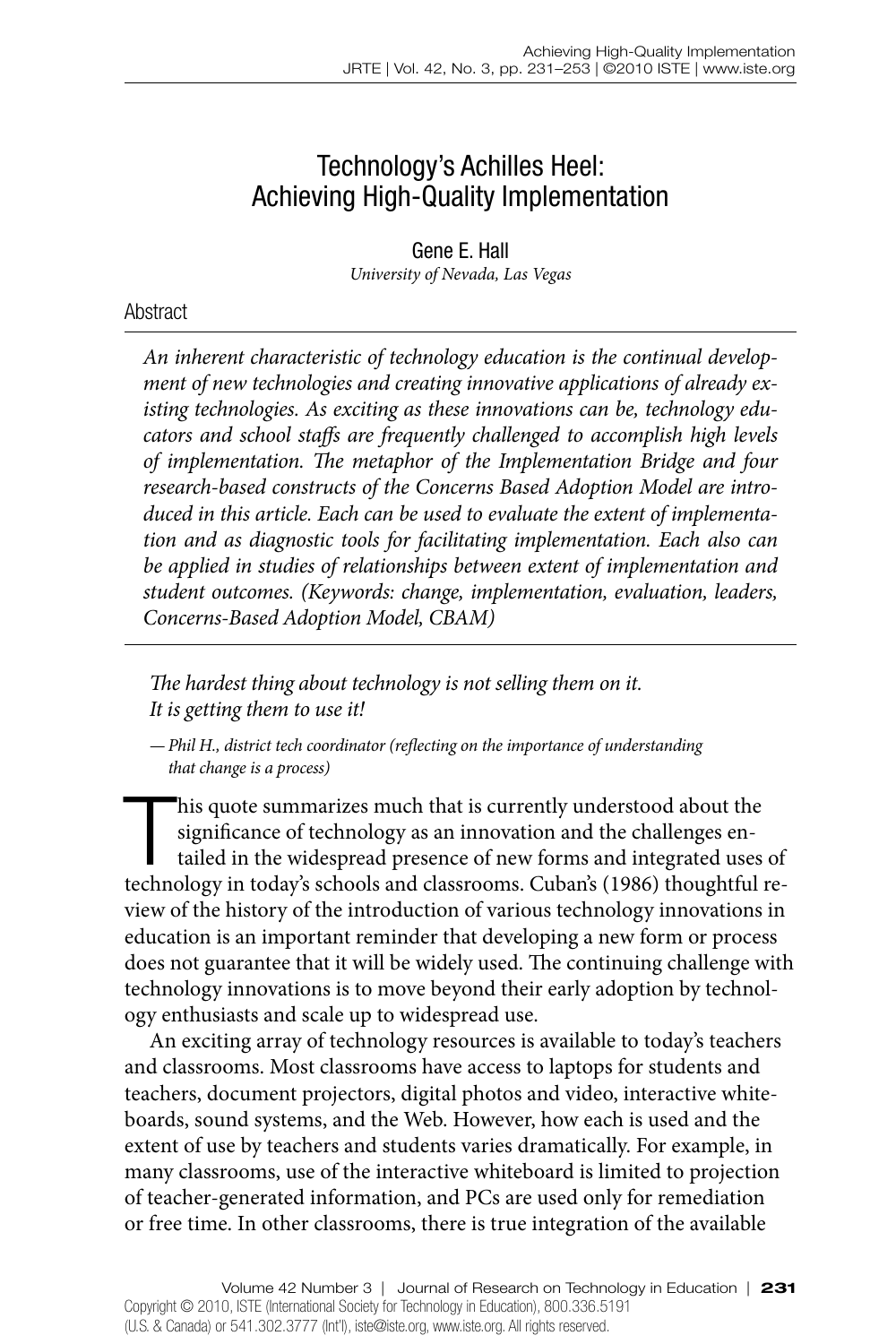technologies and extended applications. The whiteboard is regularly connected to the Web. Students create their own video productions and develop digital portfolios.

There is also a gap between students' use of technology outside the classroom (e.g., texting, MP3 players, and social networking) and what they do in the classroom (e.g., printing documents). Many promising technologies are widely available, but the Achilles heel is a lack of understanding about what is involved in helping teachers to fully implement and integrate their uses.

This challenge takes place at the nexus of technology innovation development and the dynamics of personal and organizational change. Development of a promising technology does not guarantee that it will achieve widespread use. Teachers will vary in their interest in adopting a new approach and in their competence to use it. This is where constructs and tools from change process research can be instructive. The extent and quality of use of new approaches can be greatly enhanced when there is understanding of how people change. Regardless of the potential power of a technology, until it is used and used well, the promised outcomes will not be attained.

This paper begins with the assumption that various technology innovations have been developed and that there is interest in achieving widespread and appropriate use. The constructs introduced herein also can be used to evaluate impact and determine the necessary actions for going to scale. The article will also introduce research-verified constructs and measures, along with related findings, to illustrate how the dual challenges of evaluating an innovation's impact on outcomes and achieving its widespread use. The concluding discussion draws implications for research, evaluation, and facilitation of implementation.

### Four Simple Questions

 Regardless of the potential promise of any technology innovation, specialized effort is needed to assure widespread and effective use. An important beginning point is accepting as fact that different implementers are not likely to use the technology exactly as the developer envisioned. Exact replication from classroom to classroom is highly unlikely. Therefore, as an innovation is disseminated, each prospective user should ask four simple questions:

- 1. Is it being used?
- 2. How well is it being used?
- 3. What factors are affecting its use/nonuse?
- 4. What are the outcomes?

As obvious as each of these questions may seem, they really are too simplistic. For example, one of the well-established perspectives for understanding change is Diffusion of Innovation Model (Rogers, 2003). In this perspective everyone does not "adopt" the innovation at the same time. Some are quick to try the new way, whereas others deliberate and delay. In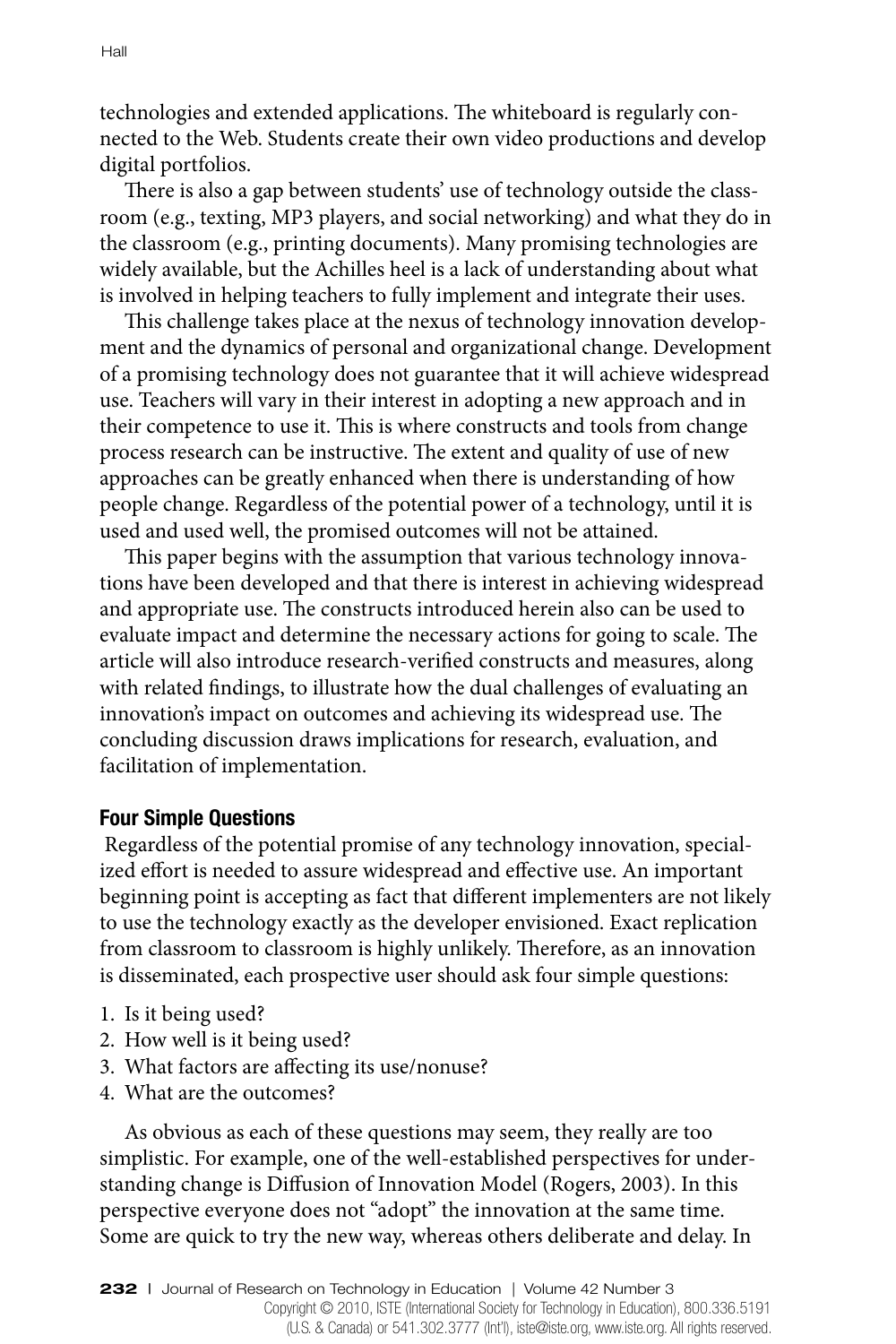one set of classic diffusion studies, researchers examined characteristics of farmers and their decision to purchase hybrid corn seed instead of planting seed they had stored from last year's crop (Ryan & Gross, 1943). Some were quick to try the new way, but others waited to see how the new way worked out. The researchers identified a set of characteristics that distinguished those who were first to adopt a new approach from those who took longer. Five adopter categories were identified ranging from Innovators, to Early Adopters, to Laggards. To have all adopter categories in this study make the change—in other words, to achieve widespread use of hybrid corn seed took years.

The decision to use a particular technology innovation in schools is more complicated. First of all, the decision to adopt most technology innovations is made by administrators, not teachers. Second, becoming skilled in using a new form of technology takes time. In addition, whereas planting hybrid corn seed requires no new machinery or procedures, most new applications of technology are more complex and may require new infrastructure, such as greater memory or bandwidth. Also, most of the time teachers will benefit from training in how to use the new technology.

Another important difference between agricultural settings and schools has to do with what it means to be a user. In agriculture, where the Diffusion of Innovation Model bloomed, farmers either "adopted" hybrid corn seed or planted the seed they saved from last year. Determining who was using the innovation was straightforward. Adoption of the innovation was dichotomous; it was used or it was not used. In contrast, teachers and schools becoming high-quality users of technology innovations is a process, not an event. In other words, teachers and schools are not non-users of a particular technology one day and expert users the next day. There is a gradual process of trial and error as each implementer learns how to use the new tool, process, or function.

Unfortunately, too many research and evaluation efforts implicitly assume the agricultural type of dichotomy of use/non-use. For example, the Gold Standard research design requires random assignment of subjects to treatment and control groups. Most program evaluation studies assign teachers or schools to program and comparison groups. The assumption in the assignments is that one group uses the innovation and the other does not. This is a misleading view of how change works on the ground. It is much more complicated for teachers and schools to accomplish high levels of implementation, and rarely are the comparison/control groups pure. An implication of this phenomenon is that conclusions about the effects of the innovation are suspect when researchers/evaluators haven't defined and verified that implementation occurred in the experimental group and is not present in the control group.

Another of the change perspectives, the Concerns Based Adoption Model (CBAM) (Hall & Hord, 2011), addresses the messiness of real-world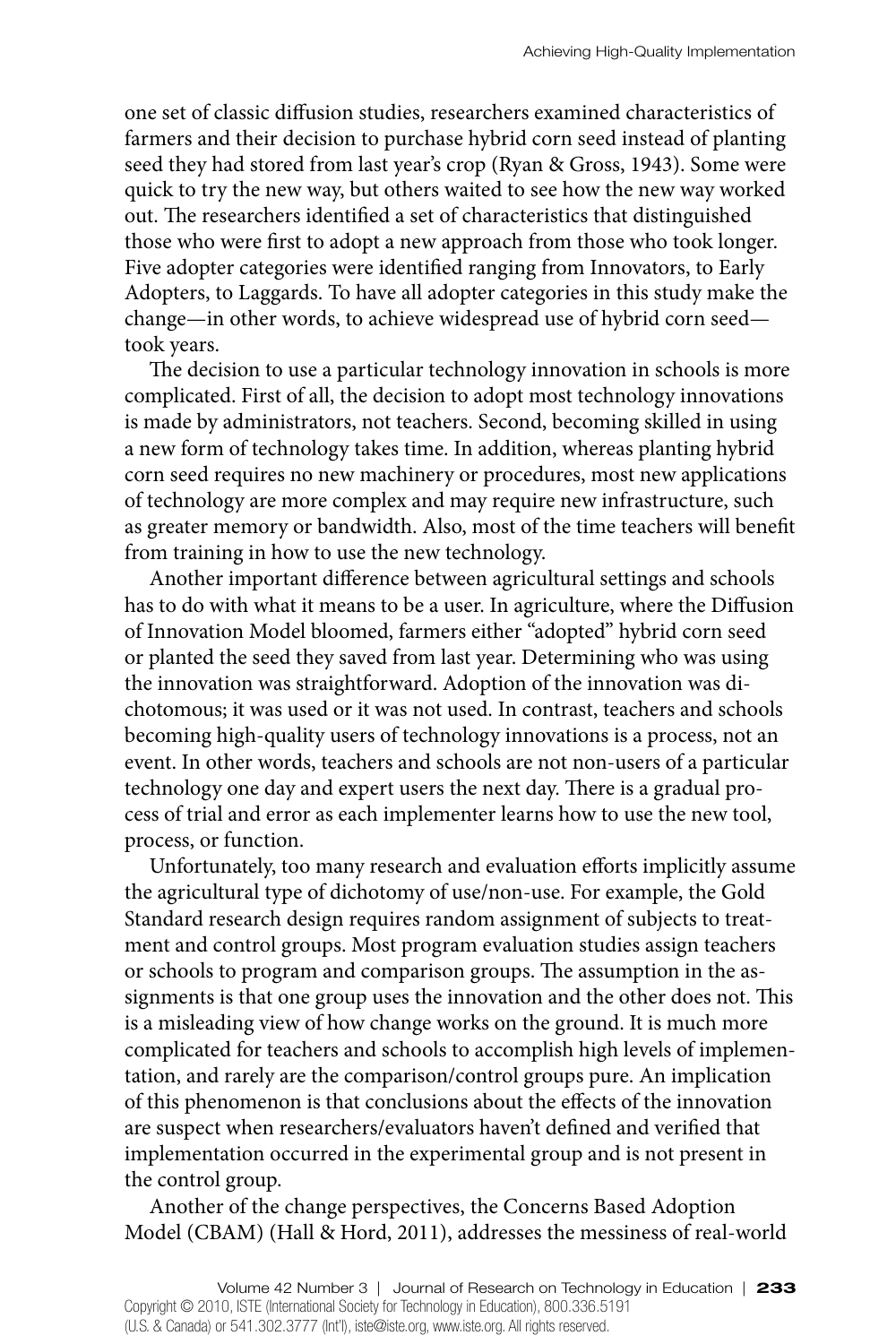

*Figure 1.* The Implementation Bridge.

implementation. The CBAM offers several research-based constructs and tools that can be used to understand, facilitate, and evaluate the more complex efforts entailed with introducing technology innovations in classrooms and schools. An important beginning point with the CBAM perspective is the assumption that change is a process, not an event (Hall, Wallace & Dossett, 1973; Hall & Hord, in press). Rather than assuming use is dichotomous (use/nonuse), in this perspective becoming a competent and confident innovation user is a developmental phenomenon that takes time. Four of the CBAM constructs that address this complexity will be introduced below, but first a metaphor.

# The Implementation Bridge

As emphasized above, an important consideration about changes in education is appreciating the complexity, sophistication, and subtlety of most of today's innovations. For most innovations, change should not be considered in terms of adoptions. Instead change needs to be thought about as a process of implementation. For example, technology experts may easily pick up and use a new device or application, but for the typical teacher or school, implementing the new way may not be easy. Integrating the uses of several technologies and applications in the milieu of the classroom is even more complicated and challenging.

There is often insufficient appreciation of how complex the implementation processes can be. This is the metaphorical equivalent of asking implementers to back up, take a running start, and attempt to leap across the chasm from past practice to full use of a new way. That chasm can be deep, and the distance from one side to the other can be very long. To help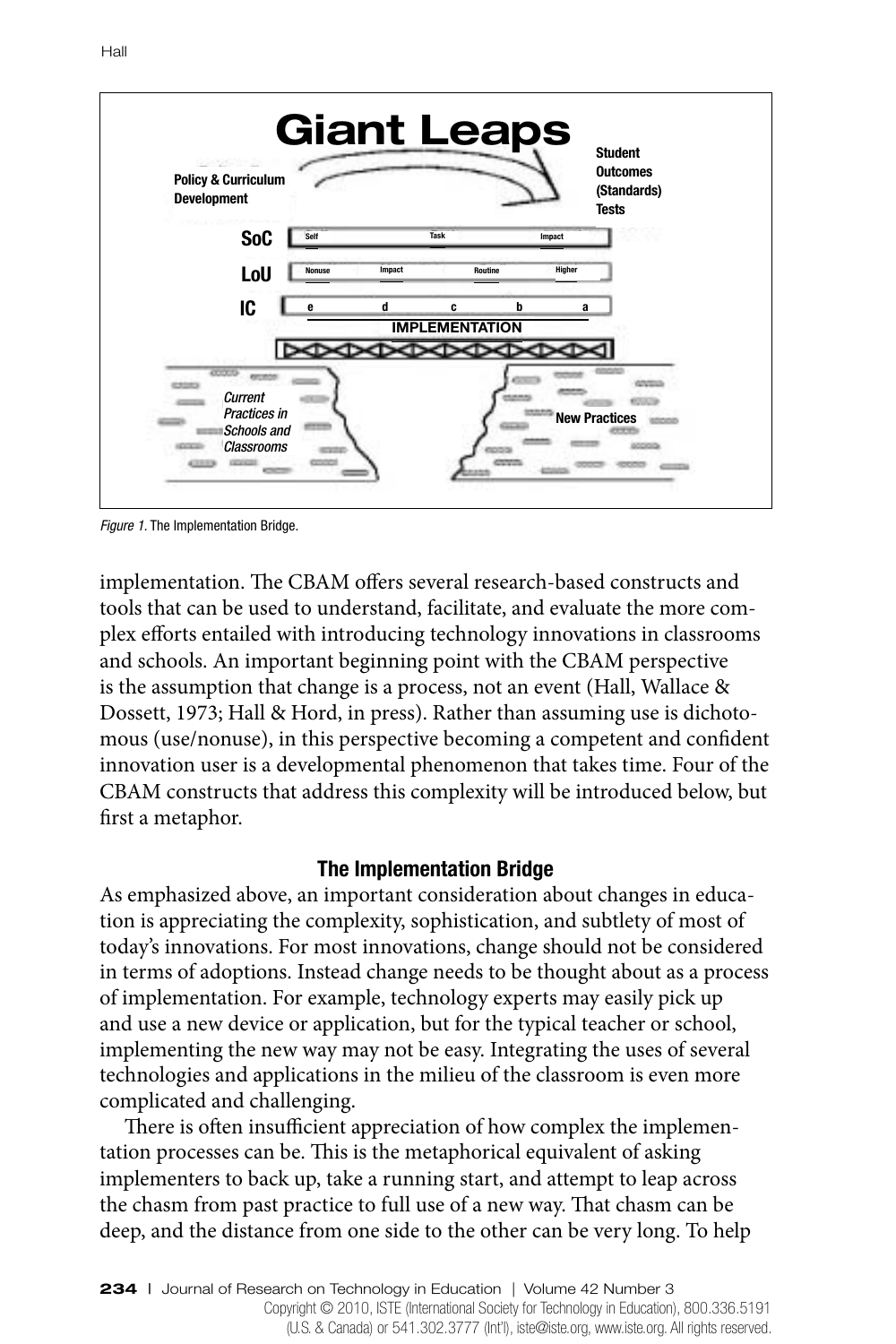illustrate these realities of a change process, in 1999 the author introduced the metaphor of an "implementation bridge" (see Figure 1). The challenge of accomplishing sustained and widespread integrated uses of technology is the metaphorical equivalent of providing a bridge to facilitate teachers and schools progressing across a bridge. Instead of expecting teachers and schools to make giant leaps across the chasm, providing an implementation bridge will result in more frequent and higher-quality use.

The implementation bridge metaphor addresses another important component: outcomes. The explicit assumption with most innovations is that if they are used properly, there will be higher outcomes (i.e.., increases in student learning). When the perspective of an implementation bridge is employed, outcomes can be expected to vary with how far across the bridge each implementer has progressed. In theory, those that are farther across the bridge should have higher outcomes. This hypothesis has been found to be true in some studies (see, for example, George, Hall, & Uchiyama, 2000).

### Four Refined Questions

When change is accepted as a process requiring the equivalent of an implementation bridge, and technology innovations are considered complex, the four simple questions introduced above can be refined and made more nuanced:

- 1. How can the change process be facilitated to achieve high levels of implementation in classrooms and across a school?
- 2. What factors and approaches can be applied for achieving widespread use?
- 3. What is the extent of implementation with each individual and school?
- 4. How do outcomes vary with extent of implementation?

The remainder of this paper will introduce constructs, measures, and research findings from studies of implementation and use them to describe and illustrate ways to address each of these questions.

### Three Diagnostic Dimensions for Assessing and Facilitating Implementation

The three rows on top of the implementation bridge in Figure 1 represent the three Diagnostic Dimensions of the Concerns Based Adoption Model (Hall & Hord, 2011). Each has an extensive history of research and evaluation applications. Each construct can also be used by researchers, evaluators, leaders, and implementers. This means that the same construct and its data can do double duty: It can be used to document the current extent of implementation and as diagnostic information for planning interventions to further facilitate implementation. In other words, the researcher/evaluator can use information from each dimension to measure how far across the bridge each implementer has progressed. Change facilitators can also use the same constructs and information for planning and making interventions to help implementers move further across the bridge.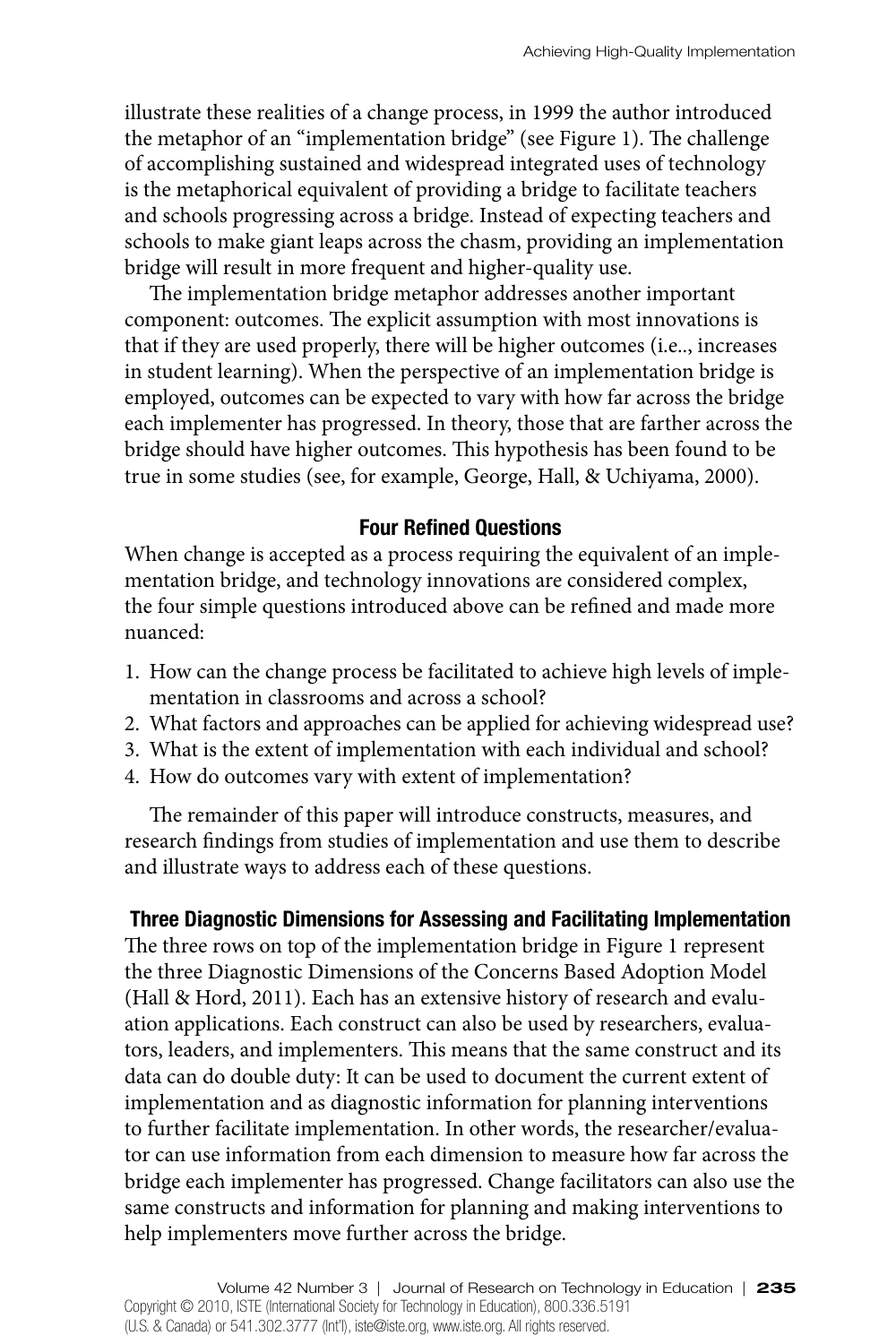|  |  | Table 1. Levels of Use (LoU) of the Innovation: Indicators |  |
|--|--|------------------------------------------------------------|--|
|  |  |                                                            |  |

| <b>Use</b>                |                                                                                                      |  |  |
|---------------------------|------------------------------------------------------------------------------------------------------|--|--|
| <b>VI Renewal</b>         | The user is seeking more effective alternatives to the established use of the innovation.            |  |  |
| <b>V</b> Integration      | The user is making deliberate efforts to coordinate with others in using the innovation.             |  |  |
| <b>IVB Refinement</b>     | The user is making changes to increase outcomes.                                                     |  |  |
| <b>IVA Routine</b>        | The user is making few or no changes and has an established pattern of use.                          |  |  |
| <b>III Mechanical Use</b> | The user is using the innovation in a poorly coordinated manner and is making user-oriented changes. |  |  |
|                           | <b>Nonuse</b>                                                                                        |  |  |
| <b>Il Preparation</b>     | The person is preparing to use the innovation for the first time.                                    |  |  |
| I Orientation             | The person is seeking out information about the innovation.                                          |  |  |
| <b>0 Nonuse</b>           | No action is being taken with respect to the innovation.                                             |  |  |
|                           |                                                                                                      |  |  |

Hall & Hord (2011)

#### Use and Nonuse: Using an Innovation is not Dichotomous

#### Levels of Use

As noted above, learning to use technology innovations, as well as most other education and business innovations, is not as simple as is assumed in the various "yes/no" change-is-an-event perspectives. Rather than being dichotomous (use or nonuse), change process researchers have established that there are different Levels of Use (see Table 1). Levels of Use (LoU) describe eight operationally defined behavioral profiles. There are three ways of being a nonuser of an innovation and five behavioral profiles of users. The established method for measuring Levels of Use is a focused interview protocol that has been research verified and applied in many studies (Hall & Loucks, 1977; Hall, Dirksen, & George, 2006).

The Levels of Use can be used to describe the current state of each implementer. The LoU assessment information can be used diagnostically in making interventions that help the teacher(s) move to a more advanced level of use. For example, the person at Nonuse (LoU 0) is not doing anything in relation to the innovation. Even if they are expected to be using it, they are taking no innovation-related actions. Interventions aimed at this LoU would be intended to move them toward engagement with learning about use (LoU I: Orientation), whereas persons at Orientation (LoU I) are looking for information about the innovation. They have not decided to use it, which would place them at Preparation (LoU II). They may be talking with others or searching for information online, but they still are nonusers. This is a time to provide descriptive information about the innovation and encouragement to consider its use.

Most first-time users of an innovation will be at Mechanical Use (LoU III). Their behaviors are related to organizing/scheduling and attempting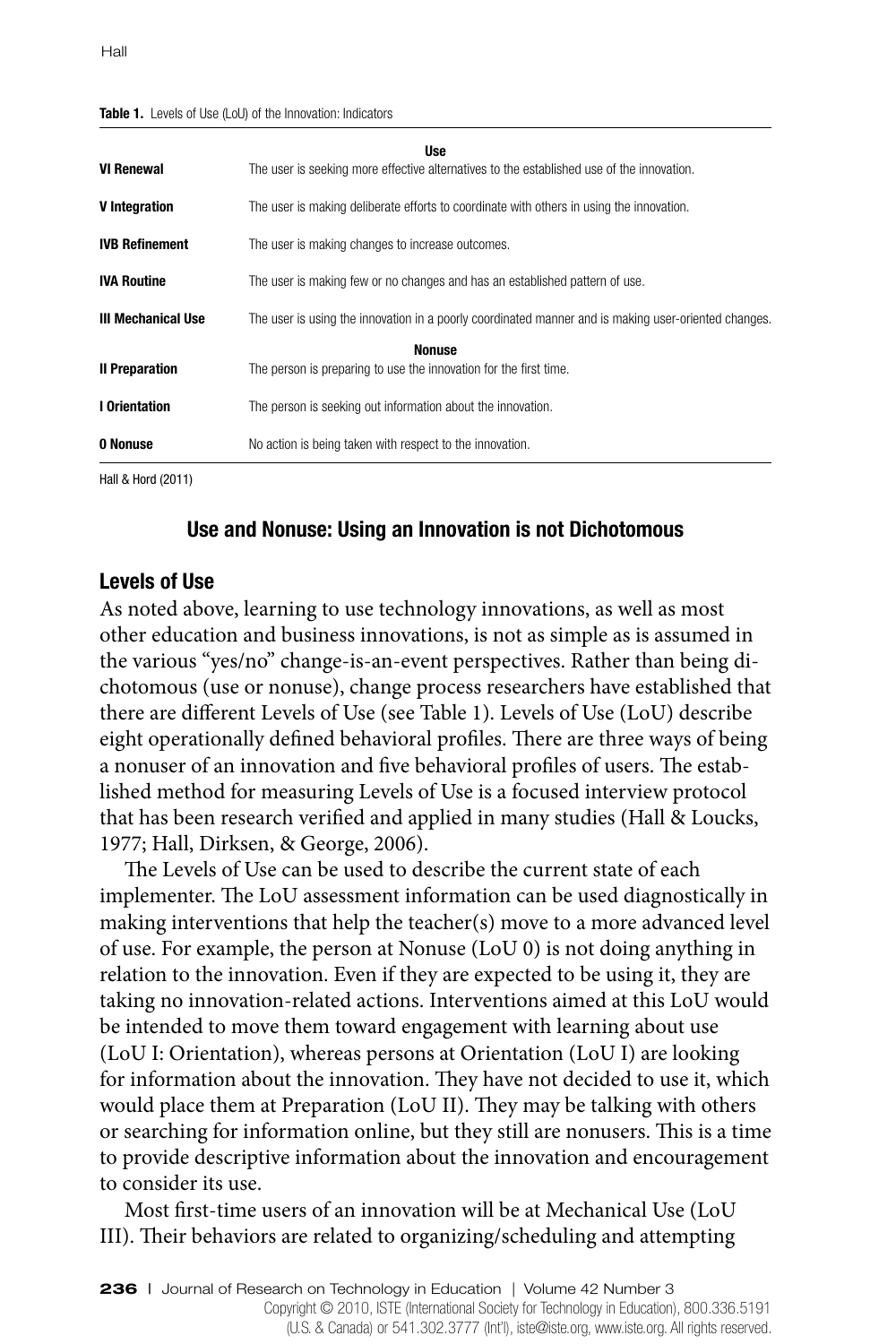to make everything work smoothly. The primary focus is on just making it work. Teachers at Mechanical Use with implementing technology are struggling with management acts such as distributing devices, continually referring to the user manuals to see which icon on the toolbar will do what they want to do, and grouping students to maximize efficiencies. Even tech experts can return to mechanical use when the new technology/application is less familiar or poorly documented. Although it might be expected that in the second year of use most would move beyond Mechanical Use, this is not what longitudinal studies have found. Many teachers in the second and even third year of implementation will still be at Mechanical Use.

To achieve continued use of an innovation, it is best for teachers to move beyond Mechanical Use. The Routine Use (LoU IVA) level users have repeatable procedures in place and can predict where they will be next week and beyond. Some will move to one of the higher Levels of Use by making adaptations in their use with the intention of increasing outcomes. The typical time period for teachers in a school to move from Nonuse to Routine Use and higher is three to five years, if not longer (see for examples: Hall & Loucks, 1977; Hall & Hord, 2011; Thornton, E., & West, 1999). Of course, the amount of time it takes dependa on a number of factors, such as the size of the innovation, the amount of implementation support, and what other changes are being implemented at the same time.

Levels of Use is one way to describe and measure the extent to which each implementer has moved across the implementation bridge. With technology innovations, each of these levels is easily imagined. For example, some teachers do not look at what is new or could be done differently (LoU 0: Nonuse). Other teachers explore what a new application could do, but they do not decide to use it at this time (LoU I: Orientation). LoU III Mechanical users consume a great deal of tech support attention and time. These are the implementers who call the technology coordinator daily seeking help with finding certain subroutines because they can't find the right icon or forget that you need to right click for certain functions (LoU III: Mechanical Use). Of course, the ideal users are the two teachers at LoU V: Integration. They are the ones who have been using interactive whiteboards individually and now decide to work together to integrate their use and combine their students to achieve higher student outcomes (LoU V: Integration).

### Assessing Extent of Implementation with LoU

Another application of Levels of Use is in evaluation and research studies. Levels of Use can be used to document how far across the bridge each implementer has progressed. This information about extent of implementation can be related to student outcomes and other factors such as the change leadership style of the principal.

An important methodological implication of LoU has to do with the assignment of teachers/schools to so-named treatment and control groups.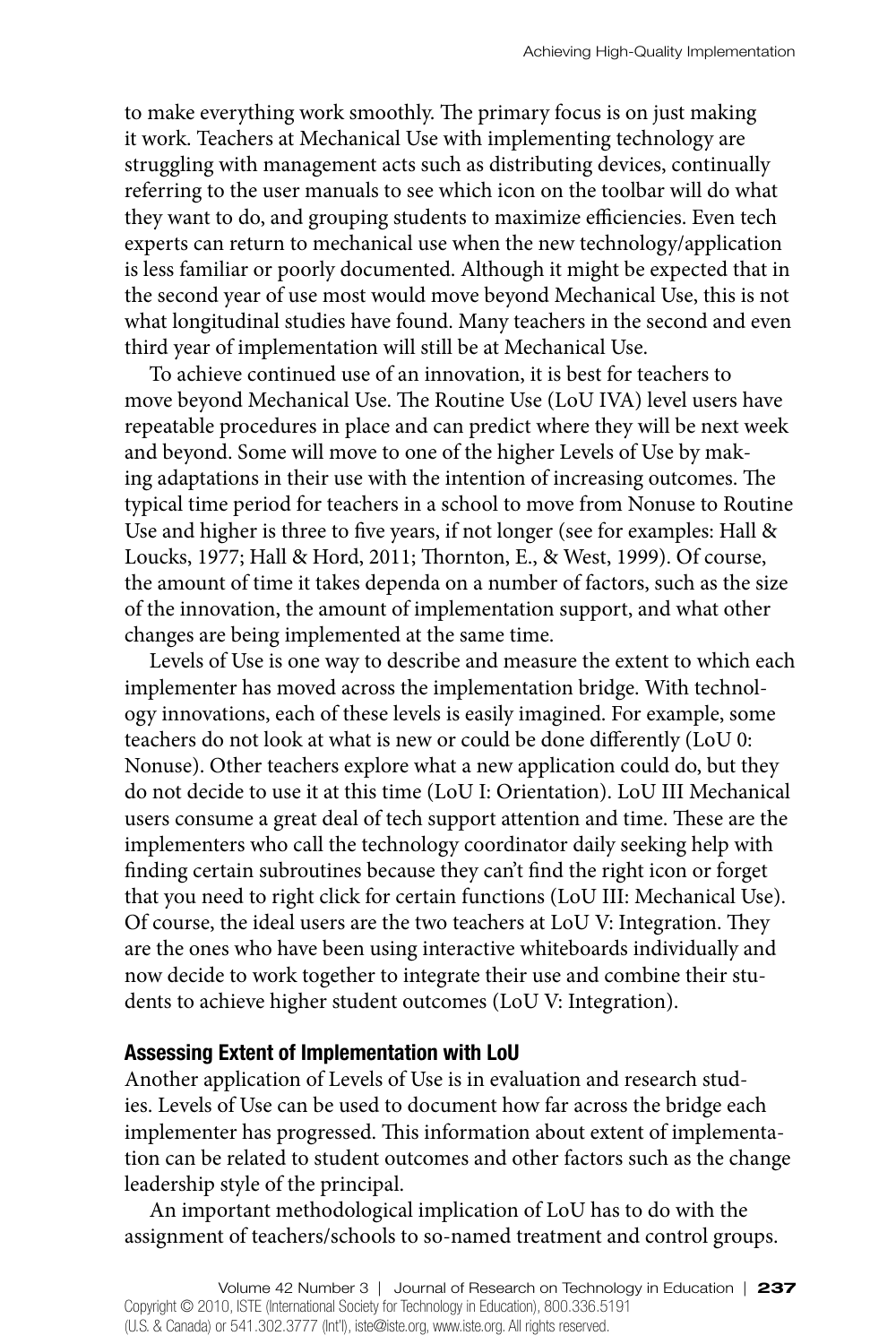The long-established practice of random assignments does not make the two groups pure. The researcher/evaluator needs to carefully check at the individual level in both groups to be certain that there are no nonusers in the treatment group and no users in the control group. Otherwise, it is very likely that both groups will in fact be composed of a mix of users and nonusers. Without documentation of the purity of each study group, doubts should be raised about conclusions that may be drawn about the effects of the innovation. For example, in one school district program evaluation with 11 project schools and 11 comparison schools, the evaluators concluded that there were no significant differences in student test scores. When LoU was measured, it turned out that both groups were made up of users and nonusers. Only 80% of the teachers in the project schools were using the innovation, whereas 49% of the teachers in the comparison schools were users (Hall & Loucks, 1977). No wonder the school district evaluators concluded that there were no significant differences between the two schools.

### Levels of Use and Student Outcomes

Addressing the fourth refined question, examining relationships between extent of implementation and student learning, is more work. The Level of Use of each implementer has to be measured and then related to one or more measures of student outcomes. To have representation of most levels usually requires longitudinal study designs and several years of effort. An informative example of this type of a study is one that examined constructivist teaching of mathematics. This innovation represented a paradigm change from teacher-led instruction to teacher-as-facilitator of student construction of understanding. For example, instead of accepting a single teacher-taught way of calculating, teachers were to encourage students to use different approaches. In one school district, LoU was assessed each of the first two years of implementation. This particular district-wide implementation project had strong leadership from the superintendent and three master teachers assigned to facilitate implementation (Johnson, 2000). Level of Use of over 100 teachers was measured each year.

In this study, the relationships between student outcomes and how far across the bridge teachers had progressed was nearly linear. The highest outcomes were found with two teachers at LoU V Integration. This LoU is where two or more implementers are working together to make changes in their efforts to increase student outcomes. The lowest level of student outcomes was associated with teachers at Mechanical Use (LoU III). Teachers at Routine Use (LoU IVA) had slightly higher outcomes than the teachers at Refinement (LoU IVB) (George, Hall, & Uchiyama, 2000).

# A Further Implication of LoU for Facilitating Implementation

The first of the four refined questions in this paper asks what can be done to facilitate further implementation. Leaders of change efforts can use Levels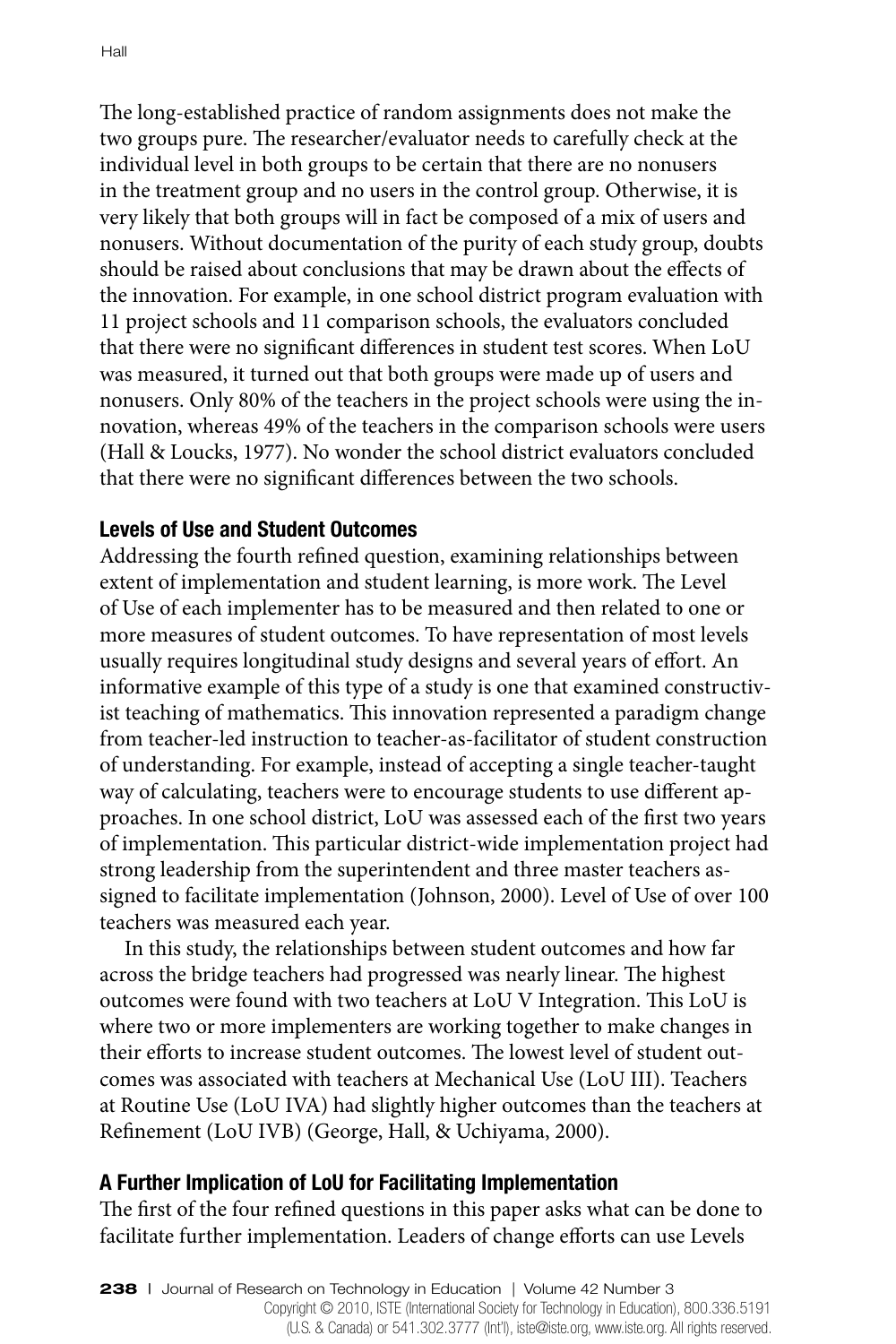of Use as a diagnostic tool. The same information that is collected to address research/evaluation questions can inform change facilitation. For example, in the above-referenced mathematics study, 20+% of the teachers remained at Mechanical Use (LoU III) at the end of two years. This information as a diagnostic would suggest that these teachers need individually targeted, purposeful interventions to move them to higher Levels of Use.

Levels of Use are easy to envision with technology innovations. For example, Mechanical Use is all too frequently observed and talked about. This Level of Use can be observed, and experienced, with relatively simple technology changes, such as upgrades in e-mail as well as when complex system changes are introduced, as with an all new data management system. Depending on the complexity of the change and the amount of implementation facilitation support, the time period for Mechanical Use (the length of the implementation bridge) will be shorter or longer.

### Fidelity of Implementation: More Important than Ever

### Innovation Configurations

Another critical implementation question to address is how close the practices of each implementer match with the vision of the innovation's architect. A colleague, Ed Caffarella, tells the story of what happened on his campus when the school was first introducing PCs. The campus provost distributed PCs to 10 faculty members and encouraged them to explore ways to use them. Most did the expected things, such as word processing and computations. However, a faculty member in the art department took his PC apart and made a mobile! All 10 PCs were being used, but there was tremendous variation in how closely each application fit with what the manufacturer had envisioned.

In change process research, the construct that is used to address these variations in how an innovation is made operational is called Innovation Configurations (IC). Different configurations of an innovation can exist in different classrooms within a school and most certainly from school to school. When asked, each implementer is likely to say, "Oh yes, I am using XYZ technology." But what they are doing and which components of the innovation are being used can range from exact replications of what the developer had in mind to a practice that is unimaginable to the developer. This means that in practice there will likely be a very wide range of configurations under the umbrella of the innovation's name.

For example, in the K–12 environment, Donovan (2007) found that within one middle school in which a 1:1 laptop program was being implemented, there were three different implementation "models" or configurations. Interestingly, some teachers represented more than one model, highlighting the phenomenon that implementation of technology in schools may not only involve more than one configuration, but some implementers may use different configurations with different students.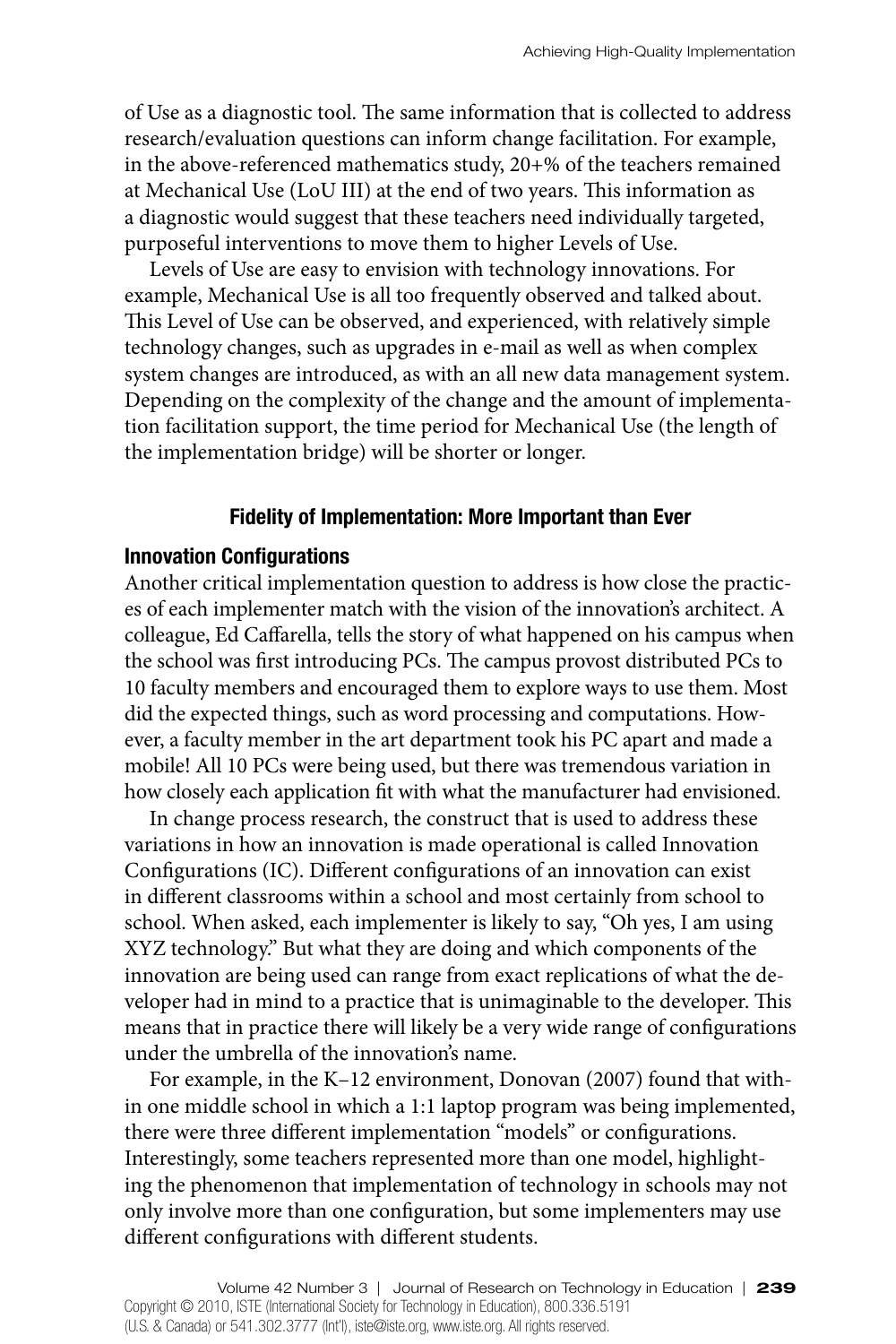| Innovation Configuration Map for the<br><b>Mathematics Program</b>                                                                                                                                                                                                                                                                      |                                                                                                                                                                                                                                            |                                                                                                                                                                                                                           |                                                                                                                                                                                                  |                                                                                                                                                                                                                                          |
|-----------------------------------------------------------------------------------------------------------------------------------------------------------------------------------------------------------------------------------------------------------------------------------------------------------------------------------------|--------------------------------------------------------------------------------------------------------------------------------------------------------------------------------------------------------------------------------------------|---------------------------------------------------------------------------------------------------------------------------------------------------------------------------------------------------------------------------|--------------------------------------------------------------------------------------------------------------------------------------------------------------------------------------------------|------------------------------------------------------------------------------------------------------------------------------------------------------------------------------------------------------------------------------------------|
|                                                                                                                                                                                                                                                                                                                                         | 3) Teacher Poses Mathematical Tasks/Investigations {poses, frequency,<br>open0ended questions, language}                                                                                                                                   |                                                                                                                                                                                                                           |                                                                                                                                                                                                  |                                                                                                                                                                                                                                          |
| a                                                                                                                                                                                                                                                                                                                                       | h                                                                                                                                                                                                                                          | c                                                                                                                                                                                                                         | Ч                                                                                                                                                                                                | e                                                                                                                                                                                                                                        |
| Teacher poses open-ended<br>problem, highlights<br>mathematical aspects and<br>asks students to determine<br>how to figure them out.<br>Open-ended questions are<br>used to pose problems, not<br>only at the beginning but<br>also throughout the lesson.<br>Teacher uses mathematical<br>language to present<br>tasks/investigations. | <b>Teacher identifies</b><br>mathematical aspects of<br>tasks/investigations and<br>explains how to figure them<br>out. Teacher directions are<br>clear. Some mathematical<br>language is used. Some<br>open-ended questions are<br>asked. | The teacher presents the<br>activity with little or no<br>explanation. Teacher uses<br>little or no mathematical<br>language. Some teacher<br>directions are clear. Nearly<br>all questions require one-<br>word answers. | Teacher structures activity<br>and directs students/<br>activity. Questions requiring<br>one-word answers are<br>used to check for student<br>understanding. Isolated use<br>of math vocabulary. | Teacher presents/explains<br>isolated concept or<br>procedure and assigns<br>individual student work.<br>Questions requiring one-<br>word answers are used to<br>check for student<br>understanding, Isolated use<br>of math vocabulary. |

*Figure 2.* Example Innovation Configuration Map Components. Component from IC map for Teaching and Learning Mathematics (Alquist & Hendrickson, 1999, p. 22).

In this time of high emphasis on use of "evidence-based" practices, fidelity considerations are more important than ever. If a technology has been verified to produce certain outcomes, then future implementers are going to expect to obtain the same outcomes. This requires two sets of information:

- 1. The developers must identify and provide information about what a high-fidelity implementation configuration of their innovation looks like.
- 2. Implementers must strive to put in place the high-fidelity configuration(s).

### Innovation Configuration Mapping

The construct of IC is easy to imagine. Answering both questions requires a methodology for measuring fidelity of implementation. A generic method for assessing configurations has been developed. The approach uses the metaphor of a map. A map provides the information for getting from point A to point B. One may take an interstate highway, state highways, back roads, or maybe a train or a walking trail. An Innovation Configuration map is designed to describe the different ways that the various components of an innovation could be implemented (Hord, Stiegelbauer, Hall, & George, 2006).

Developing an IC map requires intensive study of all of the materials and resources associated with the innovation, interviewing the developer, and observing a range of sites. The field work needs to cover the range from ideal implementations to efforts that the developer judges to not be representative of the innovation.

All of the information is first used to identify key components of the innovation. To provide a simple example, consider student grouping to be a component. The next step is to identify different possible variations of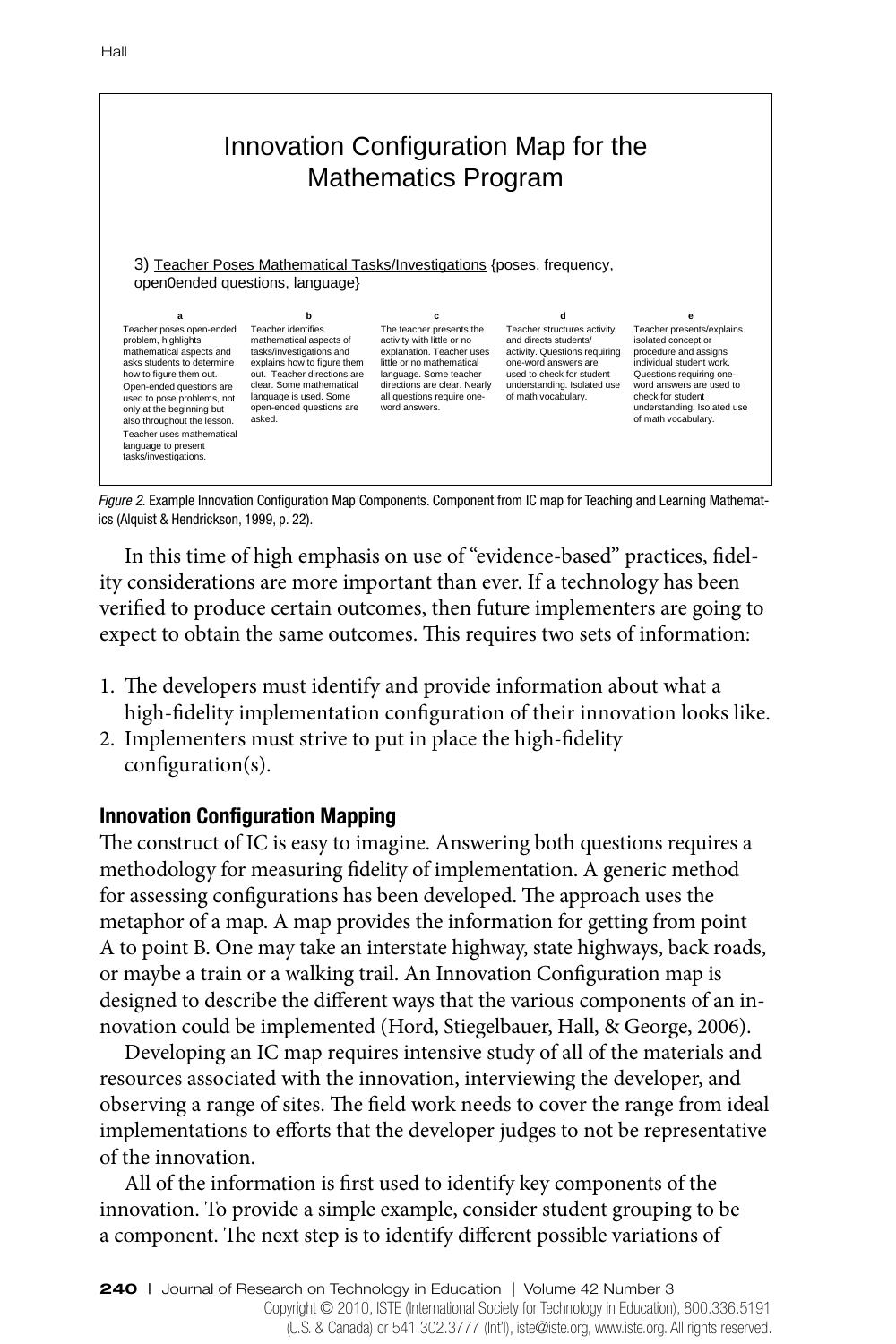| Student control of laptops during learning experiences (control, position, decision making)                                                                                                                                                                                       |                                                                                                                                                                                                                                                |                                                                                                                                                      |                                                                                                       |
|-----------------------------------------------------------------------------------------------------------------------------------------------------------------------------------------------------------------------------------------------------------------------------------|------------------------------------------------------------------------------------------------------------------------------------------------------------------------------------------------------------------------------------------------|------------------------------------------------------------------------------------------------------------------------------------------------------|-------------------------------------------------------------------------------------------------------|
| a<br>Laptops are centrally posi-<br>tioned and students share<br>control in relatively equal<br>proportions during learning<br>experience. It is difficult to<br>determine whose laptop it<br>is. Students consult with<br>each other on navigation<br>and aesthetics of content. | b<br>Laptops are centrally<br>positioned, yet it is apparent<br>that one student is sharing<br>with the others. Control of<br>laptop is generally by one<br>person, but consultation on<br>navigation and aesthetics of<br>content is evident. | c<br>Laptops are positioned in<br>front of one individual but<br>turned for others to see.<br>Control is by one person,<br>and others are observers. | е<br>No sharing of laptops.<br>Students who do not have<br>laptops use alternative<br>learning tools. |

*Figure 3.* IC map Component for One-to-One Laptop Program in the Middle School (Donovan & Green, 2009, n.p.).

the component. For example, students could work independently, in pairs, in small groups, or as a whole class. On an IC map, each variation is to be a "word picture" description of one way that component could be implemented.

The variations of a component are displayed as in a rubric, but with several important differences. Unlike in most rubrics, the ideal variation is labeled "a" and placed to the left-hand side. The remaining variations are laid out from left to right to reflect decreasing fidelity of that component and labeled accordingly: "b," "c," "d," etc. Another key difference from traditional rubrics is that the variations to the right-hand side don't just describe less of "a." These variations describe what has been implemented instead of what is described in the "a" variation. Figure 2 is an example component from the earlier referenced mathematics study. Figure 3 is a sample component from Donovan's IC Map of Student Uses of Laptops.

### Innovation Configuration Findings

Once fully developed, an IC map can be used as a tool for assessing degree of implementation and as a diagnostic for planning further implementation of supporting interventions. In the typical study, collecting the data to complete an IC map requires a combination of classroom observations and teacher interviews. The IC map becomes the summary document for what has been observed and heard about regarding how the innovation is implemented. The circled variations for each component on an IC map will represent that teacher's configuration. The IC map information also can be summarized for all teachers by component to provide an overall picture of how far across the bridge implementation has progressed. For example, six teachers were using the "a" variation of Component 6, five were using the "c" variation, and two were using the "f" variation. Also, cluster analysis techniques can be applied for identifying which combination of components and variations are most typically implemented (Hord, Stiegelbauer, Hall, & George, 2006).

Donovan (2007) found multiple and vastly different configurations of laptop program implementation in one middle school. In one configuration, students were using laptops for authentic project-based learning, whereas in another, students were using the laptops for more limited purposes—word processing and as a calculator. This second configuration could lead people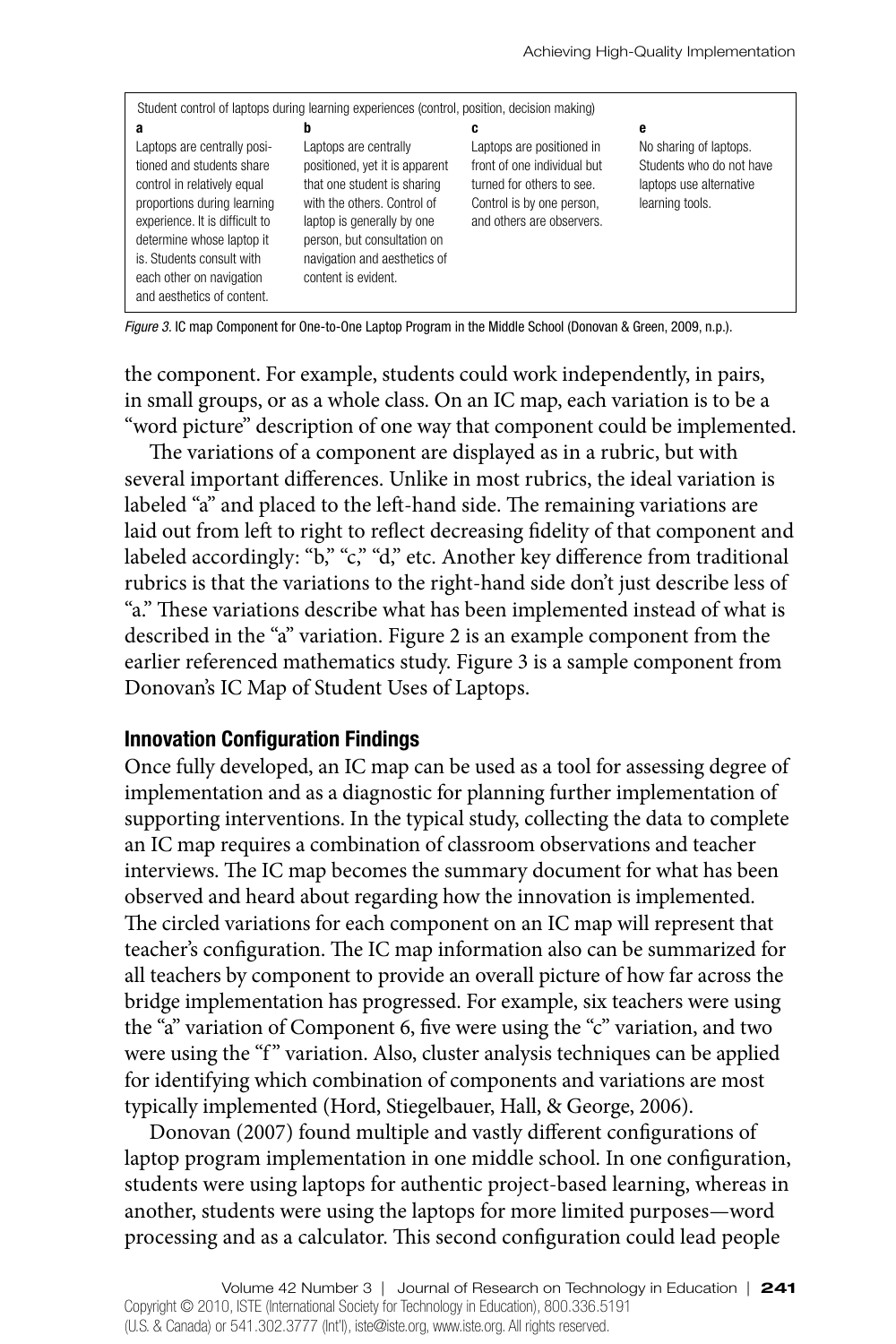to believe the laptops were not a valuable investment. They certainly would appear to contribute to different student outcomes. It would be unfair to draw summative conclusions about student use of laptops without docu-

menting the configurations implemented in each classroom.

Exploring relationships between Innovation Configurations and student outcomes can be done. Planning for this analysis is one of the structural reasons for having the ideal variation named "a." The number of variations may be different for different components, but if "a" always represents the ideal, then data analyses are easy to follow. With cluster analyses, it is possible to distribute the configurations from high to low fidelity. Those classrooms with more "a" variations represent higher fidelity, whereas those with more "e" and "f" variations represent low fidelity.

Keeping with the mathematics study example, it was found that those classrooms with higher-fidelity configurations were associated with higher student outcomes. This will not always be the case, but in this study there were significant advantages in terms of student outcomes when the innovation was used with fidelity (George, Hall, & Uchiyama, 2000).

In the case of the laptop program at the middle school, exploring relationships with outcomes was not an integral part of the study design, but during IC map development it became evident that a component of the IC map was student off-task behavior during technology-based lessons. When the relationship between student off-task behavior and individual configurations was explored more closely, Donovan (2007) was able to determine that increased access did not necessarily equate to increased technologybased off-task behavior. Of the three configurations, the "b" configuration, in which the students used the laptops relatively consistently, but not always for authentic learning tasks, had more frequency of student off-task behavior and a greater variety of off-task behaviors (e.g., Web surfing, e-mail, games) than the "c" configuration, in which students sporadically used the laptops, and the "a" configuration, in which students used the laptops for the majority of their class time. Oddly enough, this highlights the relationship between fidelity of technology implementation and desired outcomes, but only when we look at all three configurations.

#### Implications of IC for Facilitating Implementation

One of the important uses of IC maps is to make them available to the implementers. All too often, teachers are provided with abstract descriptions of what the innovation should look like when it is used with fidelity. Developers are much more effective at describing the innovation's philosophy, outcomes, and implementation requirements than what it looks like on the ground. An IC map presents clear descriptions, component by component, of what use of the innovation can look like. An IC map also is useful to the change facilitators, coaches, and principals, who are supposed to know what to look for when they are observing the innovation in use.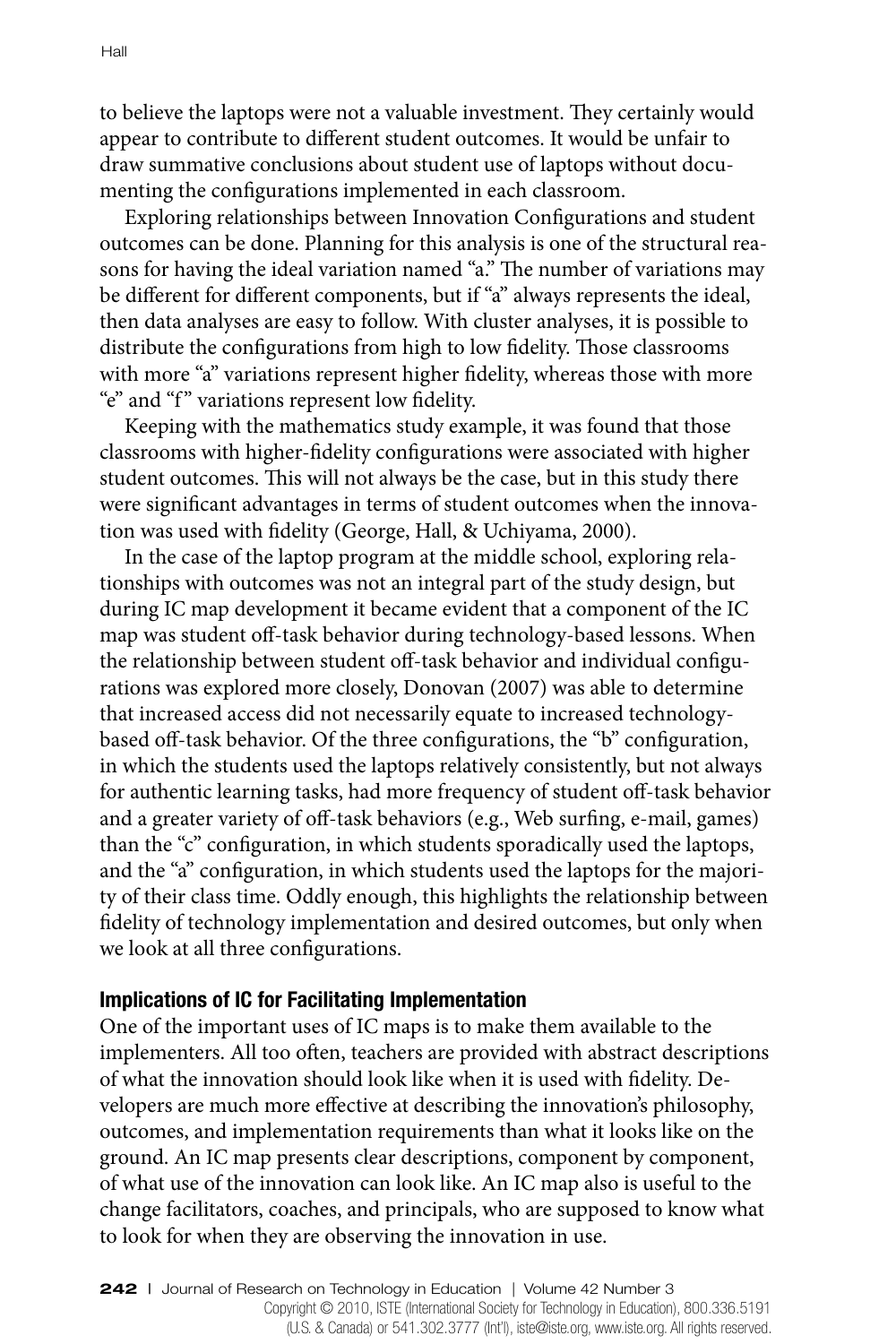Table 2. Stages of Concern (SoC) about the Innovation (George, Hall, & Stiegelbauer, 2006; Hall & Hord, 2011).

| 6 | <b>Refocusing</b>    | The focus is on the exploration of more universal benefits from the innovation, including the possibility<br>of major changes or replacement with a more powerful alternative. Individual has definite ideas about<br>alternatives to the proposed or existing form of the innovation.                                                                                                                                                                             |
|---|----------------------|--------------------------------------------------------------------------------------------------------------------------------------------------------------------------------------------------------------------------------------------------------------------------------------------------------------------------------------------------------------------------------------------------------------------------------------------------------------------|
| 5 | <b>Collaboration</b> | The focus is on coordination and cooperation with others regarding use of the innovation.                                                                                                                                                                                                                                                                                                                                                                          |
|   | <b>Consequence</b>   | Attention focuses on impact of the innovation on students in his/her immediate sphere of influence.                                                                                                                                                                                                                                                                                                                                                                |
| 3 | <b>Management</b>    | Attention is focused on the processes and tasks of using the innovation and the best use of informa-<br>tion and resources. Issues related to efficiency, organizing, managing, scheduling, and time demands<br>are utmost.                                                                                                                                                                                                                                        |
|   | 2 Personal           | Individual is uncertain about the demands of the innovation, his/her inadequacy to meet those<br>demands, and his/her role with the innovation. This includes analysis of his/her role in relation to the<br>reward structure of the organization, decision making, and consideration of potential conflicts with<br>existing structures or personal commitment. Financial or status implications of the program for self<br>and colleagues may also be reflected. |
|   | <b>Informational</b> | A general awareness of the innovation and interest in learning more detail about it is indicated. The<br>person seems to be unworried about himself/herself in relation to the innovation. She/he is interested<br>in substantive aspects of the innovation, such as general characteristics, effects, and requirements for<br>use, in a selfless manner.                                                                                                          |
|   | <b>Unconcerned</b>   | Little concern about or involvement with the innovation is indicated.                                                                                                                                                                                                                                                                                                                                                                                              |

### The Personal Side of Change: Feelings and Perceptions Count

The third diagnostic dimension for understanding implementation addresses the affective part. The people who are engaged with getting across the implementation bridge experience feelings, perceptions, frustrations, and moments of joy. The emotional part of change often is neglected, with resulting arousal of unnecessary resistance to the innovation.

#### Stages of Concern

The construct for describing the affective part of change is called Stages of Concern about the Innovation. There is a long history of research and application of this construct and its measures. Many of the studies have been done with technology innovations. Four basic areas of concern have been identified:

- 1. *Impact.* The focus is on how the innovation is affecting students and what can be done to increase outcomes.
- 2. *Task*. Time, logistics, schedules, and fitting everything in that must be done are of concern.
- 3. *Self*. Personal feelings of uncertainty, whether one can succeed with this innovation, and whether the supervisor will support the efforts are central in thought.
- 4. *Unconcerned*. Other things are of more concern at this time than the innovation.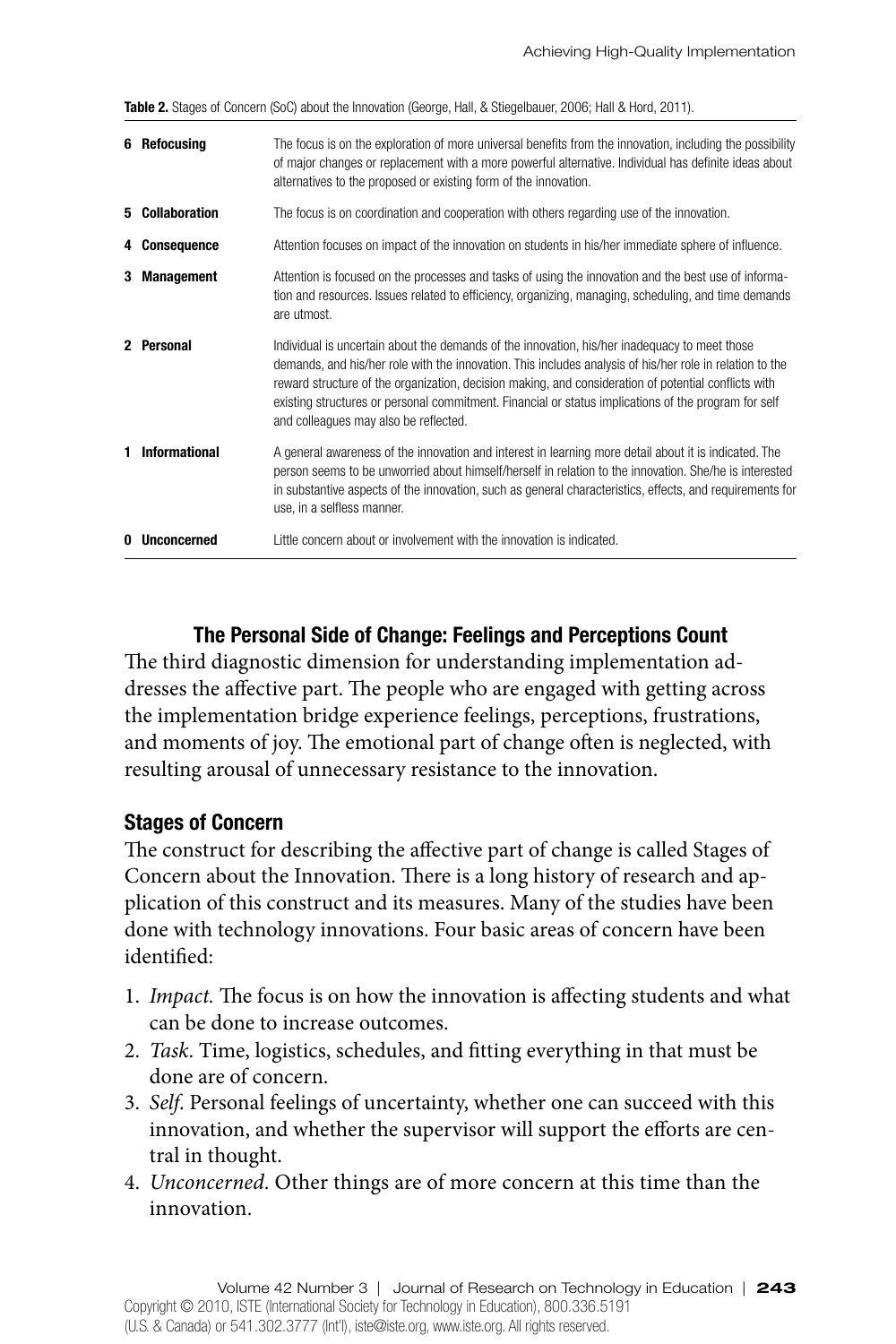These four areas of concern have been further divided, as summarized in Table 2 (p. 243). There are two parts to Self concerns, Stage 1: Informational and Stage 2: Personal. Three distinct parts to Impact concerns have been identified, Stage 4: Consequence, Stage 5: Collaboration, and Stage 6: Refocusing. At any time, each implementer will have some combination of these concerns, with some being more intense and others not being intense at all.

### Stages of Concern Findings

There is a long history of study around Stages of Concern (SoC) beginning with the pioneering studies of teacher education students by Frances Fuller (1969). One theme across the studies is that, if there is appropriate change support and time (three to five years), there will be progression across the different SoC. In other words, as implementers move across the implementation bridge, their concerns will progress from Unconcerned, to Self, to Task, and ultimately to Impact. However, there is no guarantee that this will happen (Hall & Hord, in press).

For example, Donovan and Green (2009) found that even with offers for support, some of the teacher educators involved as faculty in a 1:1 laptop teacher certification program did not shift in their concerns at all, whereas others' concerns shifted from Self to Impact.

There are three ways to assess concerns. Change facilitators in the field can use an informal conversation called a One-Legged Interview. It doesn't take much time and is not threatening. A second way is the Open-Ended Concerns Statement (Newlove & Hall, 1976), which asks respondents in their own words to write their concerns. For research and evaluation purposes, the 35-item Stages of Concern Questionnaire (SoCQ) is available. A new form of the SoCQ (Form 075) has recently been established that has demonstrated reliability and validity. The scoring of the SoCQ provides a concerns profile that indicates the relative intensity of concern for each stage (George, Hall, & Stiegelbauer, 2006).

### Implications of SoC for Facilitating Implementation

SoC is particularly relevant to the first of the four refined questions listed above. Interventions that facilitate implementation need to be concerns based. For example, responding to the old refrain of "computer fear" begins with understanding that Self concerns are high. Responses need to be more supportive of the person (Stage 2: Personal) and provide answers (Stage 1: Informational) to reduce the uncertainty. The time to offer how-to-do-it tips is when implementers are out on the bridge and Task concerns are high. This is not the time for a lecture on the philosophy of why the new way is better. A related intervention study by Dobbs (2004) using SoC documented the importance of training approaches for implementing distance education.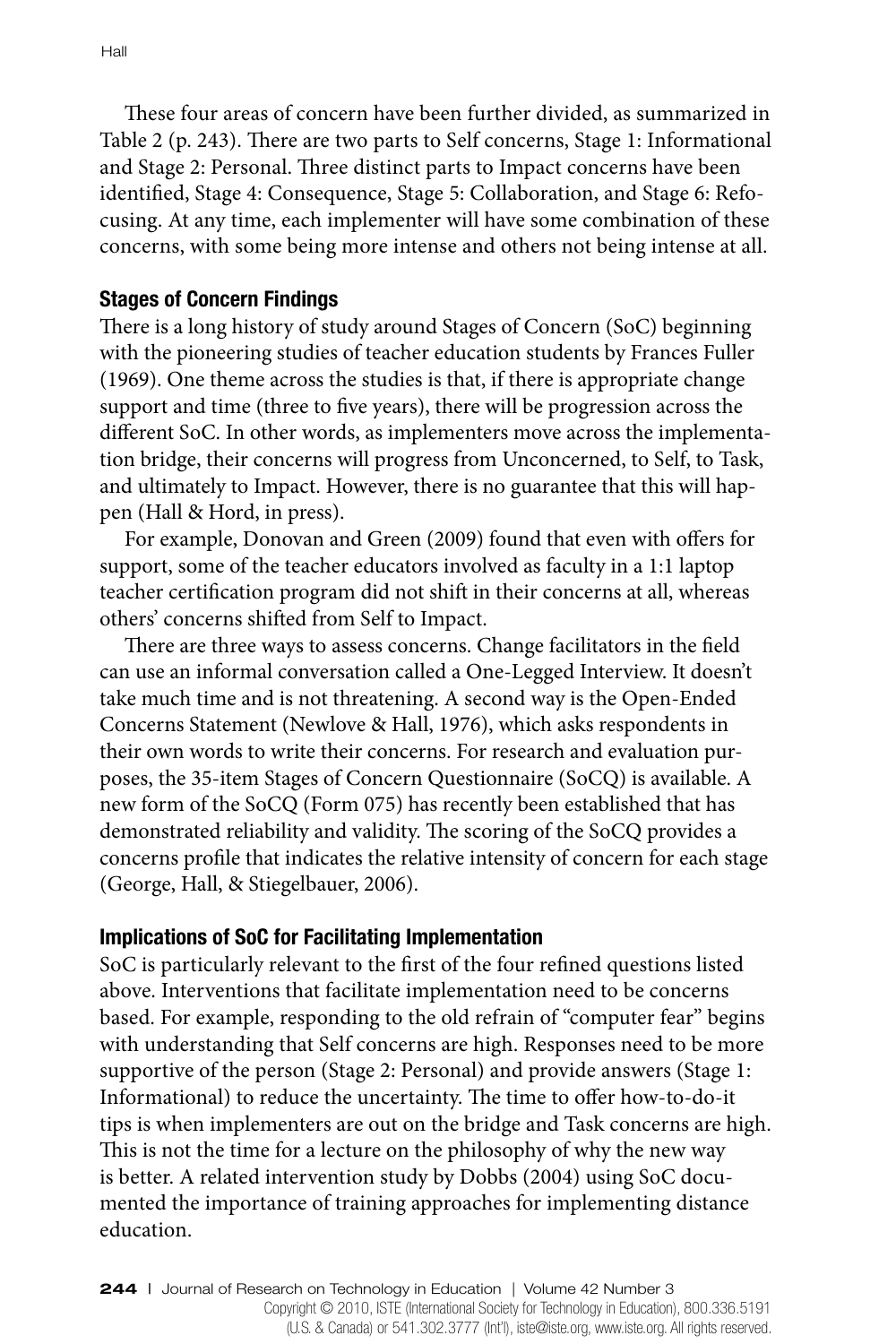Table 3. Change Facilitator Styles (Hall & Hord, in press).

Initiators have clear, decisive, long-range policies and goals that transcend but include implementation of the current innovation. They tend to have very strong beliefs about what good schools and teaching should be like and work intensely to attain this vision. Decisions are made in relation to their goals for the school and in terms of what they believe to be best for students, which is based on current knowledge of classroom practice. Initiators have strong expectations for students, teachers, and themselves. They convey and monitor these expectations through frequent contacts with teachers and setting clear expectations of how the school is to operate and how teachers are to teach. When they feel it is in the best interest of their school, particularly the students, Initiators will seek changes in district programs or policies, or they will reinterpret them to suit the needs of the school. Initiators will be adamant but not unkind. They solicit input from staff and then make decisions in terms of the goals of the school, even if some are ruffled by their directness and high expectations.

Managers place heavy emphasis on organization and control of budgets, resources, and the correct applications of rules, procedures, and policies. They demonstrate responsive behaviors in addressing situations or people, and they initiate actions in support of change efforts. The variations in their behavior are based in the use of resources and procedures to control people and change processes. Initially new implementation efforts may be delayed if they see that their staff are already busy and that the innovation will require more funds, time, and/or new resources. Once implementation begins, Managers work without fanfare to provide basic support to facilitate teachersí use of the innovation. They keep teachers informed about decisions and are sensitive to excessive demands. When they learn that the central office wants something to happen in their school, they become very involved with their teachers in making it happen. Yet they do not typically initiate attempts to move beyond the basics of what is required.

Responders place heavy emphasis on perception checking and listening to people's concerns. They allow teachers and others the opportunity to take the lead with change efforts. They believe their primary role is to maintain a smoothly running school by being friendly and personal. They want their staff to be happy, get along with each other, and treat students well. They tend to see their school as already doing everything that is expected and not needing major changes. They view their teachers as strong professionals who are able to carry out their instructional role with little guidance. Responders emphasize the personal side of their relationships with teachers and others. They make decisions one at a time and based on input from their various discussions with individuals. Most are seen as friendly and always having time to talk.

#### Another Key Factor: Leadership Makes a Difference

The above descriptions have introduced briefly three research-based constructs and tools for measuring how far across the implementation bridge each implementer and/or group of implementers has progressed. The bridge metaphor and the three diagnostic dimensions offer ways to think about, study, and facilitate change processes. An important reminder is that, in evaluation and research studies, Levels of Use, Innovation Configurations, and Stages of Concern information needs to be determined for each implementer. Each individual in any comparison or control group also should be assessed. The individual assessments can be aggregated to view how groups are doing.

As important as each of the dimensions is individually and in combination, there is another factor that drives change success. The importance of attending to the fact that individual implementers are part of an organization and that there are organization factors that affect the rate, as well as whether or not implementers make it across the bridge, are too often neglected. Teachers are part of a school. Factors within the school can significantly affect implementation success.

Perhaps the most significant school-level factor affecting teacher implementation success is the leadership role the principal plays. Some principals provide strong leadership and support for teachers as they engage with implementation. Some principals closely attend to providing materials and other resources. Some cheerlead and leave the details to their teachers. Each approach represents a different style of leadership, and that style is highly correlated with teacher implementation success.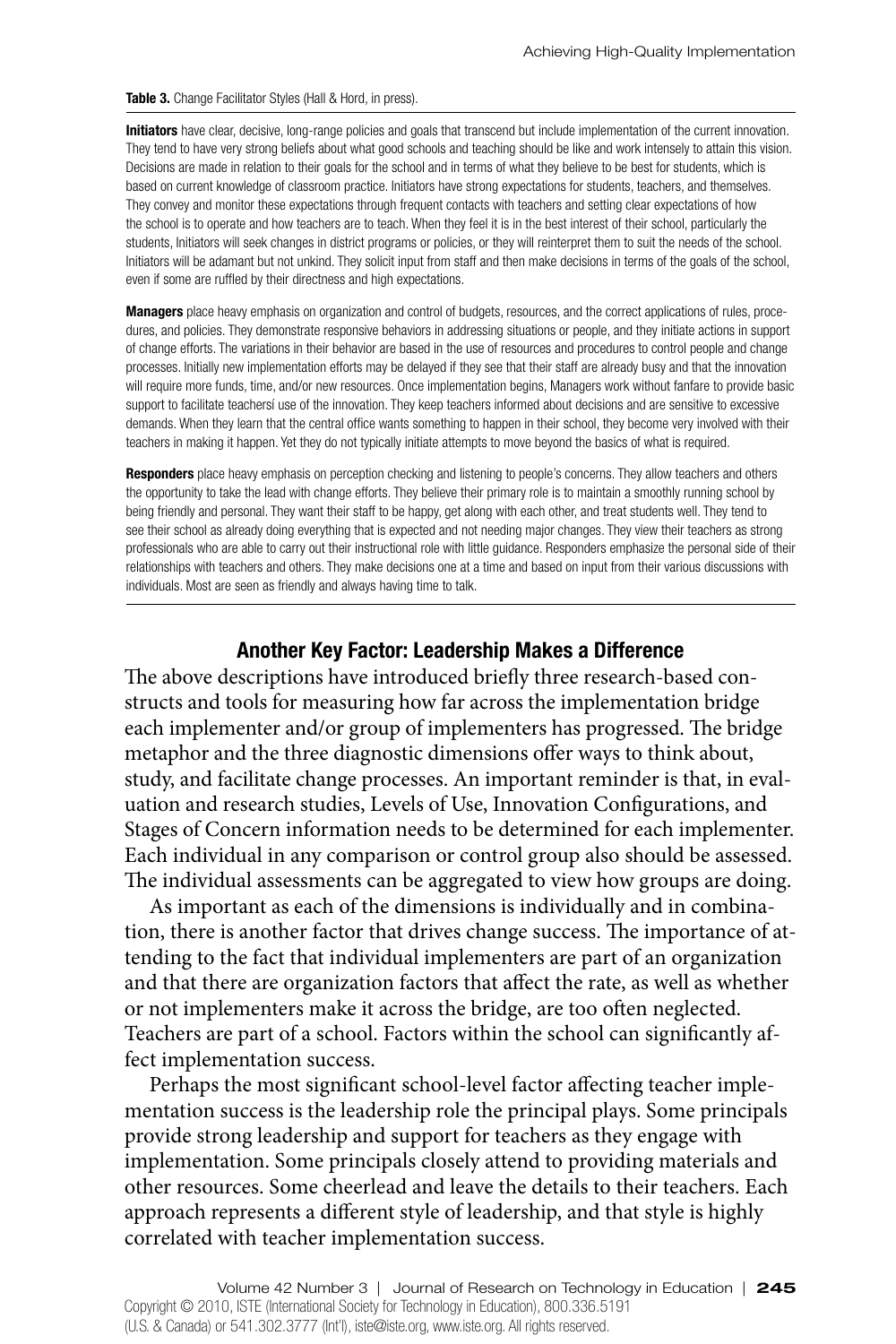### Three Change Facilitator Styles

Researchers have identified three different approaches to change leadership that principals may exhibit. These do not represent every possible style, but three that have been found frequently and studied in depth. The three Change Facilitator Styles (CFS) are called Initiators, Managers, and Responders (see Table 3, p. 245)). Principals of each style have been studied in several countries, including Australia (Schiller, 1991), Belgium (Vandenberge, 1988), the United States (Hall, Rutherford, Hord, & Hulling, 1984), and Taiwan (Shieh, 1996). Although only the Schiller study was done with technology, the same basic descriptions and approaches have been found to fit with many education innovations and settings. The consistent finding is that principal leadership is a critical factor related to implementation success.

Initiators have a strong set of ideas about what their school should be like and what it should become. They have a passion for the school, and they will push their teachers to do all that is needed. Managers focus on following the rules and controlling resources. They are skilled at working within the organization, getting the most out of budgets, and keeping everything well organized. Responders focus on listening to the concerns of their staff. They do not feel that they have to do everything themselves. They want everyone to be happy and to get along (Hall & Hord, in press).

### Findings from Research

The reason for introducing Change Facilitator Styles (CFS) in this discussion is the consistent findings about the relationships between CFS and teacher implementation success. The findings are strong and consistent across innovations that depending on the CFS of the principal, teachers will have different degrees of success in implementing new programs. The U.S. studies have focused on curriculum innovations, the Australian study examined implementation of technology, the Belgian study was of restructuring primary schools, and the Taiwan study examined principals' interpretations and uses of external pressures and implementation of cooperative grouping.

The general pattern to the findings is that teachers in schools led by Initiators and Managers have the most implementation success. Teachers in Responder CFS schools have much less implementation success. The findings also trend toward the most implementation success in schools with Initiator CFS principals.

### Implications of CFS for Facilitating Implementation

The first implication from the work with CFS is that, just as with students and teachers, there are individual differences in principal leadership. All principals do not facilitate implementation in the same way. If the findings from the CFS by teacher implementation success studies are accepted, then there are major implications for the provision of implementation support. Depending on the CFS of the principal, different types and intensities of facilitation will be needed.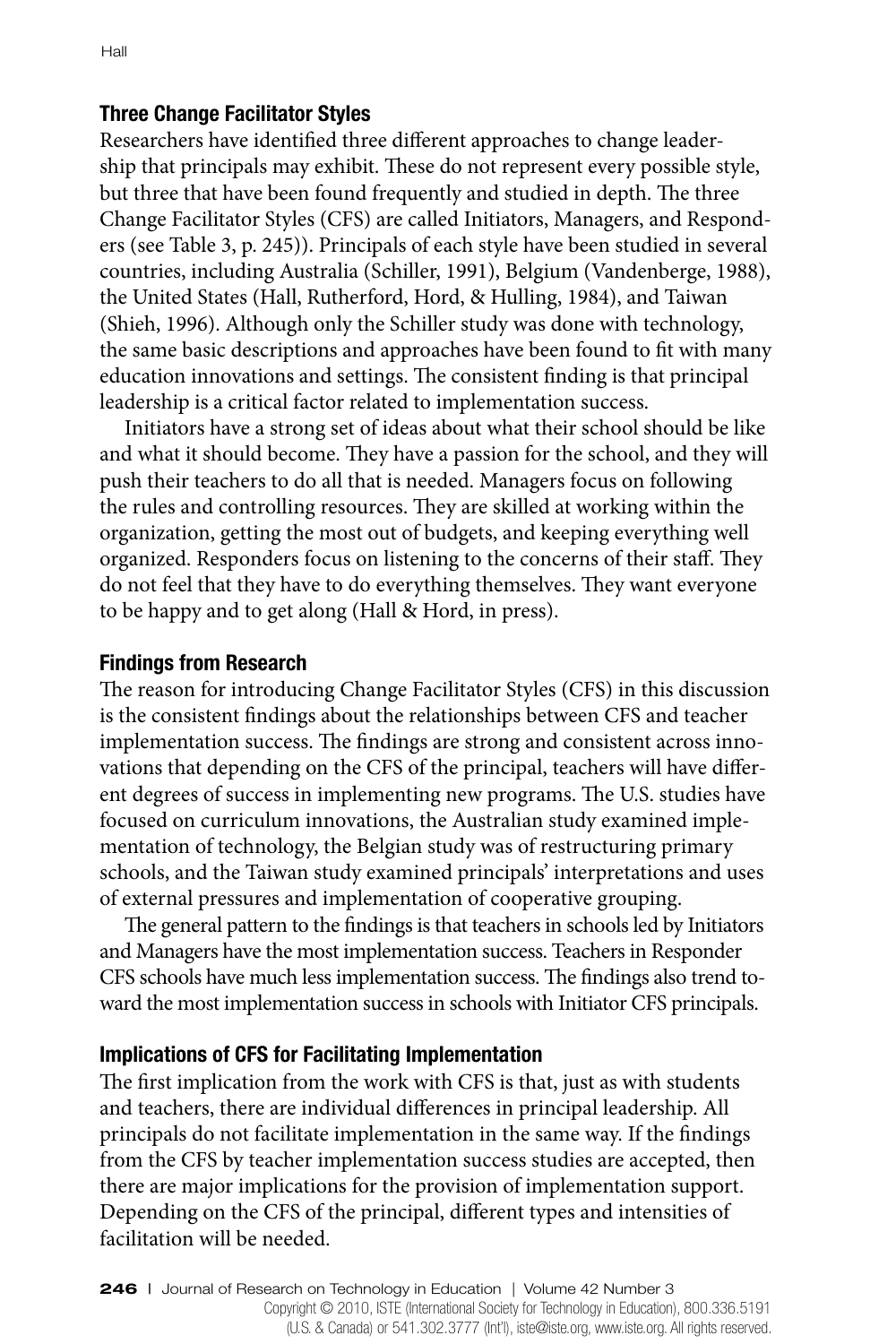An additional implication may be that careful consideration should be given to the selection of schools for alpha and beta field tests of new technologies and applications. Responder CFS leaders will welcome the effort but provide little direct support for implementation. Manager CFS leaders will organize the resources and schedules to support implementation, assuming they have enough lead time. If Initiator CFS leaders like what the innovation purports to achieve, they will strongly support its implementation. However, if they do not agree with the promise of the innovation, then they will make sure it is not implemented in their school.

### Discussion, Implications and Recommendations for Education Technology Change

The guest editor for this issue of JRTE, Neal Strudler, suggested that in this paper I "piece together best work and current overview of [my] research on change and highlight some key points and implications for effective integration of technology. In other words, what educational technology advocates and researchers should know about their prospects for successful change" (Neal Strudler, e-mail communication, July, 2009). This is no easy task, especially when considering that full books are written about the constructs and studies highlighted herein.

As we know well, achieving change success is always a challenge, and even more so with technology. As Straub (2009) observed in a review of three adoption theories (Diffusion, Concerns-Based, and Technology Acceptance), adoption of technology is "complex, inherently social, [and] developmental" (p. 625). The research-based constructs introduced above represent key approaches to understanding the complexity, addressing the human aspect, and documenting the developmental nature of change processes.

 Technology innovations add an additional complexity. Along with the usual issues and dynamics of change processes, technology innovations themselves keep evolving. Once developed and field tested, most innovations remain stable in terms of their ideal configuration. However, most technology innovations continue to evolve—in large and small ways. Sometimes it is a new device (e.g., a handheld or netbook), and other times it is an upgrade of a computer's operating system or new software version. Each time, the delicate balance of the classroom lesson plan can be upset as a teacher tries to anticipate how to teach a math lesson on the new version of Excel, or instruct students on saving to a network server rather than a disc. Over time they add creative adaptations and make refinements, and the time between changes becomes shorter and shorter. A consequence for researchers can be that the critical components of the alpha test configuration have been combined and supplemented in ways that emphasize different component by the time the epsilon version is ready for field testing.

This paper has introduced one metaphor (the implementation bridge) and four research-based constructs that address elements of change. Each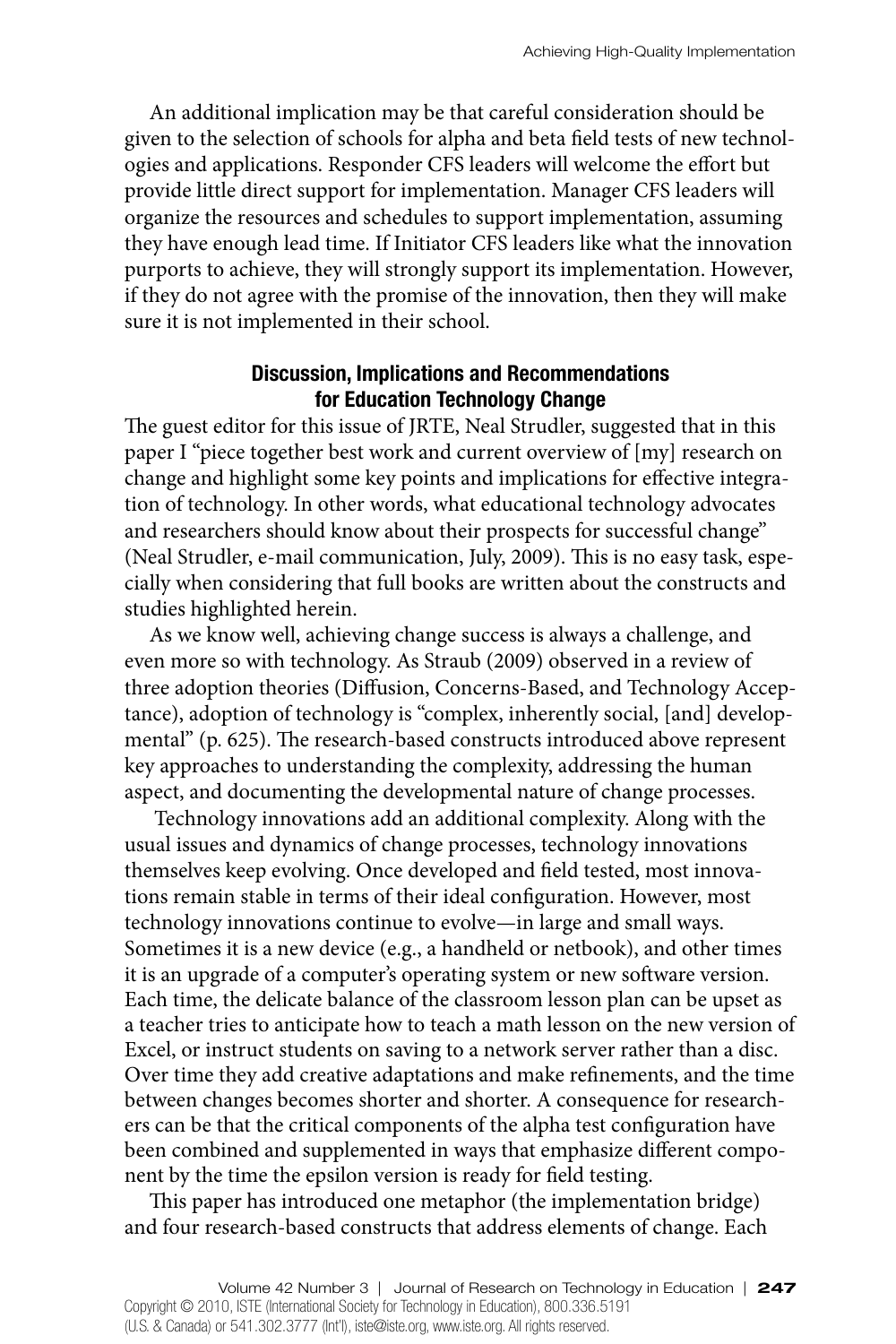of these provides conceptual and empirical foundations for drawing implications and recommendations to consider in achieving future successes with technology changes. Each also can contribute to explaining the limited extent of use and going-to-scale of past efforts.

### The Implementation Bridge

The first assumption in our research has continued to be that change is a process, not an event. Many developers become such true believers of their innovation and the difference it can make that they start assuming that others will believe the same. The expectation is that everyone will automatically see the benefits and adopt the new way, thereby making change an event. An informative example of the consequences of maintaining this view was seen in the 1960s and 1970s with the national curriculum development projects. One of the stated themes was that each curriculum would be so up to date, so well evaluated, and so well packaged that it would be "teacher proof." The expectation was that teachers would not make adaptations to these welldeveloped programs. Unfortunately, teacher proof had a different meaning in practice; most teachers didn't use the new programs.

Although the implementation bridge is a reminder that change is a process, it also provides an image of implementers needing to progress across the bridge. Three constructs and related measures have been introduced here that can be used to assess how far across the bridge each implementer has progressed. The same information can be used as diagnostics to determine what interventions will assist each implementer making further progress.

An additional use of the metaphor is in thinking about implementation bridges having different lengths. Some implementation efforts are short, whereas others take years. Planning for change success should be different depending on the normative length of time required to achieve implementation success. Updating a familiar piece of software should be quick, whereas learning to use a new operating system will take more time. Using one browser may be very much like another, but using a course management system or science simulation may prove more difficult. The ultimate goal of having integrated uses of technology by teachers and their students requires a longer bridge.

# Levels of Use

Use of an innovation is not a dichotomous, yes/no phenomenon. The longused, tried-and-true two-group research design does not make sense with human-use practices and innovations. The Levels of Use construct provides operational definitions of three distinguishable ways that an individual or group can be a nonuser and five ways an individual or group can be users. The traditional research design does not differentiate these different levels and simply views treatment (LoU 0, I, and II) and comparison groups (LoU III–VI) as pure—a fatal flaw.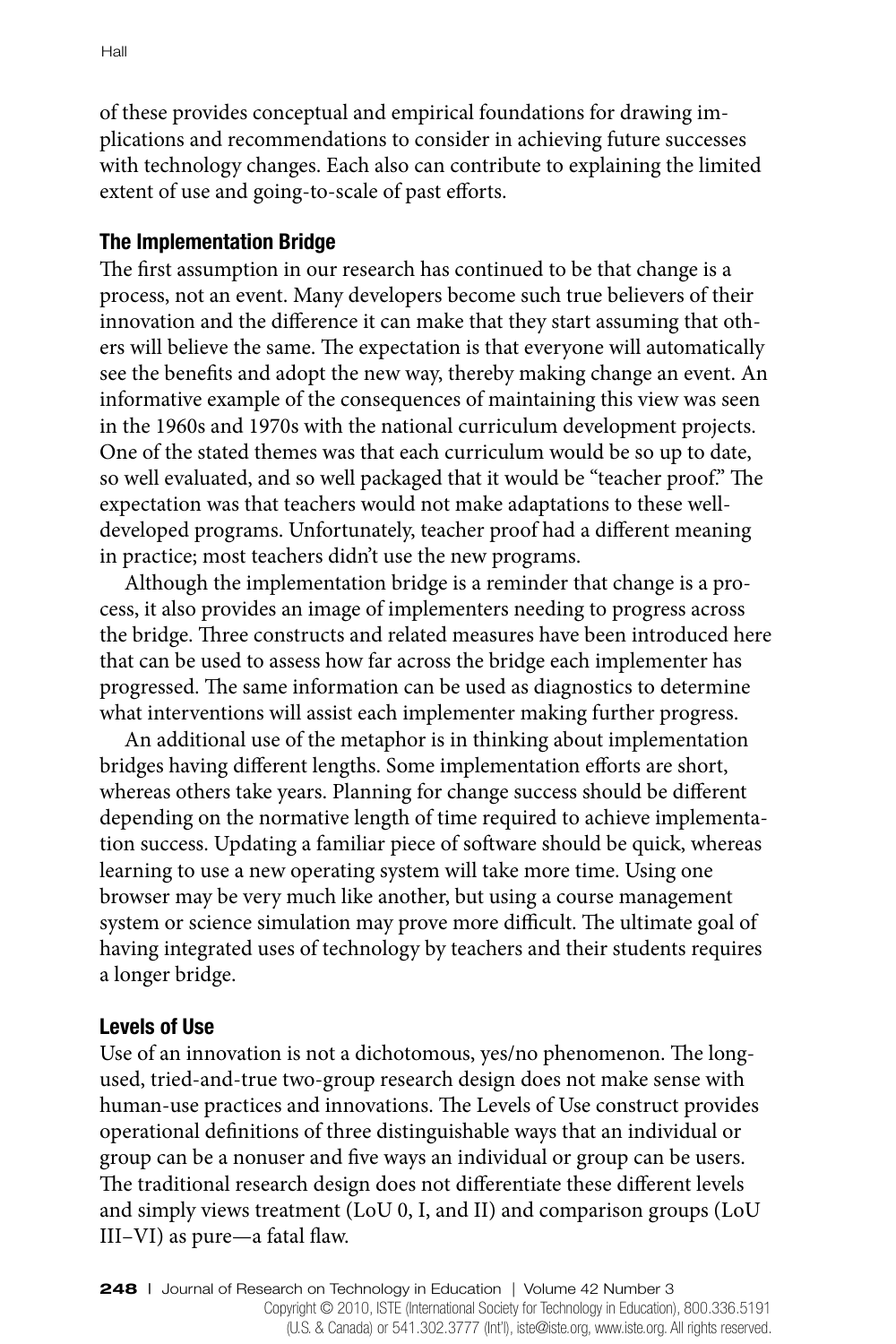For example, one unacknowledged danger of the two-group study design is the possibility that many/most/all of the members of the treatment group will be first-time implementers. Change process studies consistently document that most first-time users of an innovation will be at LoU III: Mechanical Use. By definition, there is a disjointedness to their use, shortterm thinking, and inefficiencies. There should be no surprise to finding no significant differences between groups when treatment/control studies are conducted with first-time implementers. Early implementers are engaged in trying to learn how to use the innovation. More surprising is that, in many of these studies, the comparison group doesn't achieve more than the new way. Summative evaluations and treatment studies should be done with implementers that are beyond LoU III.

There also are implications of LoU for facilitating change. For example, if a technology change has a number of parts, many routines, and complicated steps to its use, then it is easy to predict that implementers will spend more time at LoU III: Mechanical Use. The timeline for facilitating implementation should anticipate this, and the plan should include resources, such as technology specialists assigned for support, to address and resolve the various mechanical-use problems that are likely to occur. The implementation game plan should also be in place for sufficient time so that most implementers can attain at least LoU IVA: Routine Use. Otherwise, sustainability is not likely to be achieved.

### Innovation Configurations

It is likely that a range of configurations will be found in practice with most technology changes. In many instances, adaptation and innovative uses are encouraged. However, having more variation in configurations becomes a problem when there is a need to document results. Unless a particular configuration(s) associated with higher outcomes can be described, future implementers will not know which components and practices really are most critical to success. And innovations will receive credit for successes and failures that may not be deserved. For these reasons, developers should describe their ideal configurations clearly and in operational terms. Otherwise, it may have the same name and pieces, but the configurations that are implemented in different settings can range from high fidelity to drastic mutations of what the developer envisioned.

This is particularly important as more schools and colleges of education invest in more technology (i.e., interactive whiteboards, handheld devices, laptop computers) that could be costly investments without clear understanding of all implementation configurations. For example, in Donovan's IC map of the laptop program, if you focused only on the "c" configuration, you would not want to expand the program. However, focusing on "a" and "b" configurations presents a more optimistic picture of how laptops can be used in the classroom.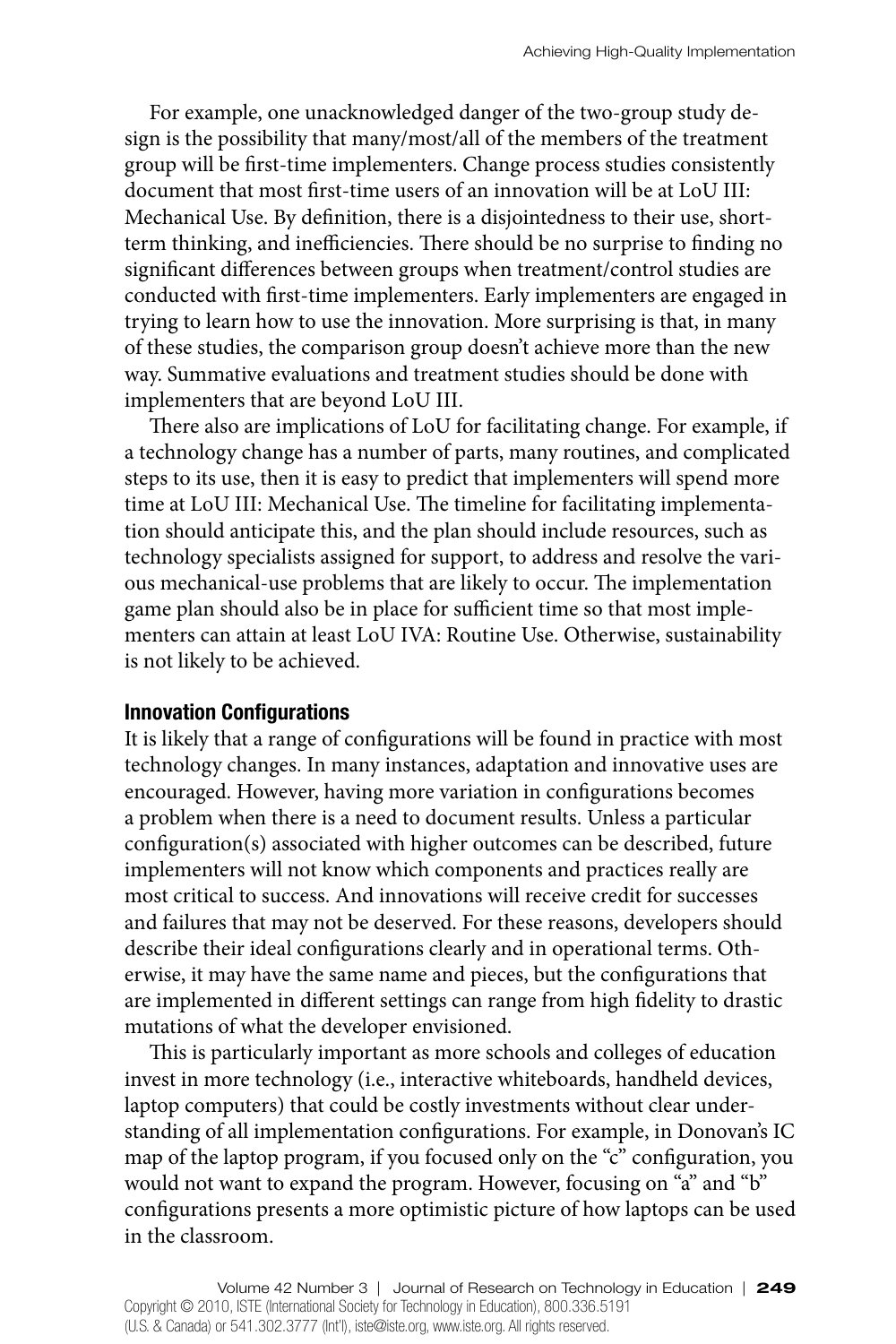# Stages of Concern

Failing to appreciate the importance of the personal side of change is problematic. Many of the most promising innovations have been lost or have taken a very long time to go to scale because leaders have failed to attend to the feelings and perceptions of the implementers. Simply saying, "You should use this because it is good for students," will not win over those teachers with Self or Task concerns. Stages of Concern provide a construct and measures for understanding the personal side of change from beginning to end of a change process.

The dynamics of concerns are especially useful for those with responsibility to facilitate implementation. For example, quite often what is seen as resistance to change is related to having intense Stage 2: Personal concerns. Reduction of high personal concerns requires being empathetic and providing information. However, a change process will go much more easily if personal concerns do not get high in the first place. This means anticipating the potential for the arousal of personal concerns and, early on in the change process, providing relevant information that addresses Stage 1: Informational concerns.

### Change Facilitator Style

The fourth research-based construct introduced in this article, Change Facilitator Style, addresses the importance of administrator leadership. All too often, innovation advocates think only about the front-line implementers, teachers in classrooms. Administrators are addressed to obtain the adoption decision, then nearly all attention is devoted to installation, training, and support for the implementers. An important reality is that teachers are members of organizations, and leadership is a significant factor in their having change success. The research on principal CFS offers a framework for distinguishing different approaches to change leadership. The different CFS are significantly correlated with teacher implementation success (0.76 in the original study). Implementers with Responder CFS leaders have less change success. In most studies, implementers in schools led by Initiators have the most success.

Keep in mind that three CF Styles have other implications. For example, Responder leaders are most willing for new efforts to be introduced in their schools. They say, "Go ahead. We like trying new ideas in this school." However, their follow-through and support will be limited. Managers will ensure that there are sufficient resources and all rules and procedures are followed. They say, "My teachers are very busy. If you give me a grant or another position, then we can do it." Be sure to have clear budget proposals and detailed timelines. Initiators will check to see how well the proposed innovation aligns with his/her vision and directions for the school. They ask, "How will this fit with our priorities to increase students' higher-order learning?" Information about outcomes will be important with Initiators. With each style of principal,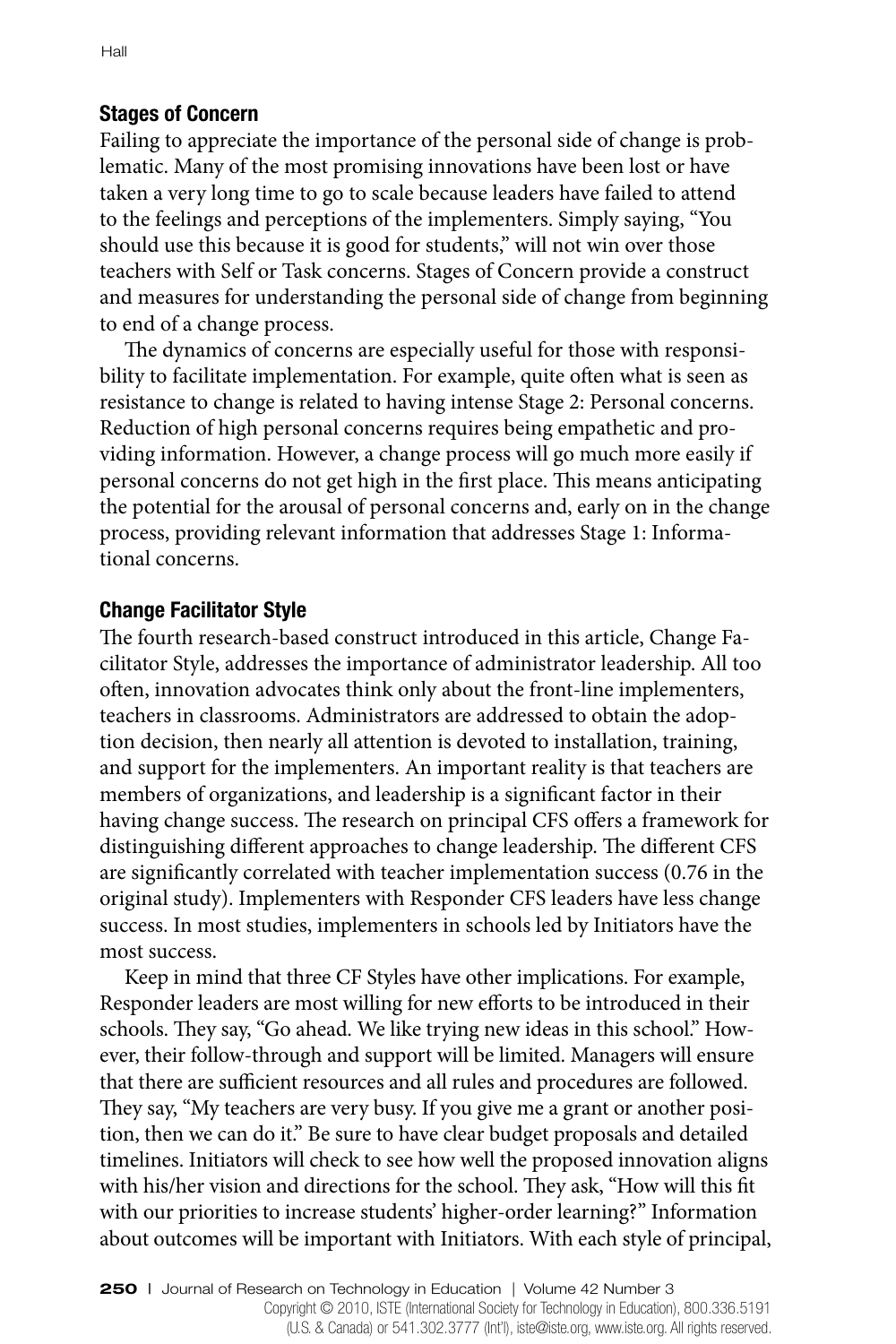gaining entry requires addressing different questions, and achieving implementation success requires thinking beyond initial ease of access and providing different levels and types of implementation facilitation.

### Consideration of the Ultimate Question: Increasing Outcomes

As important as "selling them" and "getting them to use" technology may be, the end goal is still to see improvements in outcomes. With changes in educational technology, the bottom line has to be determining what happens with student outcomes. An important purpose of this paper is to recommend careful attention to key implementation factors as part of examining outcomes. After all, unless the users have worked through the mechanical problems of use, implemented fidelity configurations, and reduced Self and Task concerns, any assessment of student effects will be misleading.

As a change process researcher, I regularly recommend a paradigm shift when it comes to selecting a research design. Pure treatment and controlgroup designs rarely, if ever, make sense in schools, or in other organizational settings, for that matter. At its most absurd, the "gold standard" research paradigm demands that one group of kids be taught and another group not be taught to read. In reality, all comparison groups will have some sort of practices in place that address the targeted student outcomes.

A more logical approach to research and evaluation studies is to compare higher to lower levels of implementation. In practice, this entails assessing how far across the bridge each implementer has moved and comparing outcomes each is obtaining. This is the approach used in the mathematics study referenced above (George, Hall & Uchiyama, 2000). In that study, higher-fidelity configurations and higher Levels of Use were associated with significantly higher student test scores.

 If some sort of dichotomy needs to be included (because that is what the grant office expects), then compare those who have moved all the way across the bridge (LoU IVA and above) with those who have not stepped on the bridge (LoU 0, I, and II). If a good-quality IC map has been constructed, the right-hand component variations—the "d's," "e's," and "f's"—will represent traditional practices. (This is one of the ways that an IC map differs from typical rubrics.) Comparisons of outcomes can then be made between "a-b" configurations and "d-e" configurations. Either way, the implementation bridge offers a research design that is based in the realities of implementation.

In summary, at this time education technology scholars and practitioners are engaged with some of the most promising and interesting innovations. They also have been confronted first hand with the challenges associated with disappointing implementation efforts and failures to go to scale. In most instances, it appears to this author that the main causes of failure have not been the technology innovations, but rather that the failures have had more do to with underappreciating the challenges of implementation. The needs are so high for schools to improve student outcomes and the promises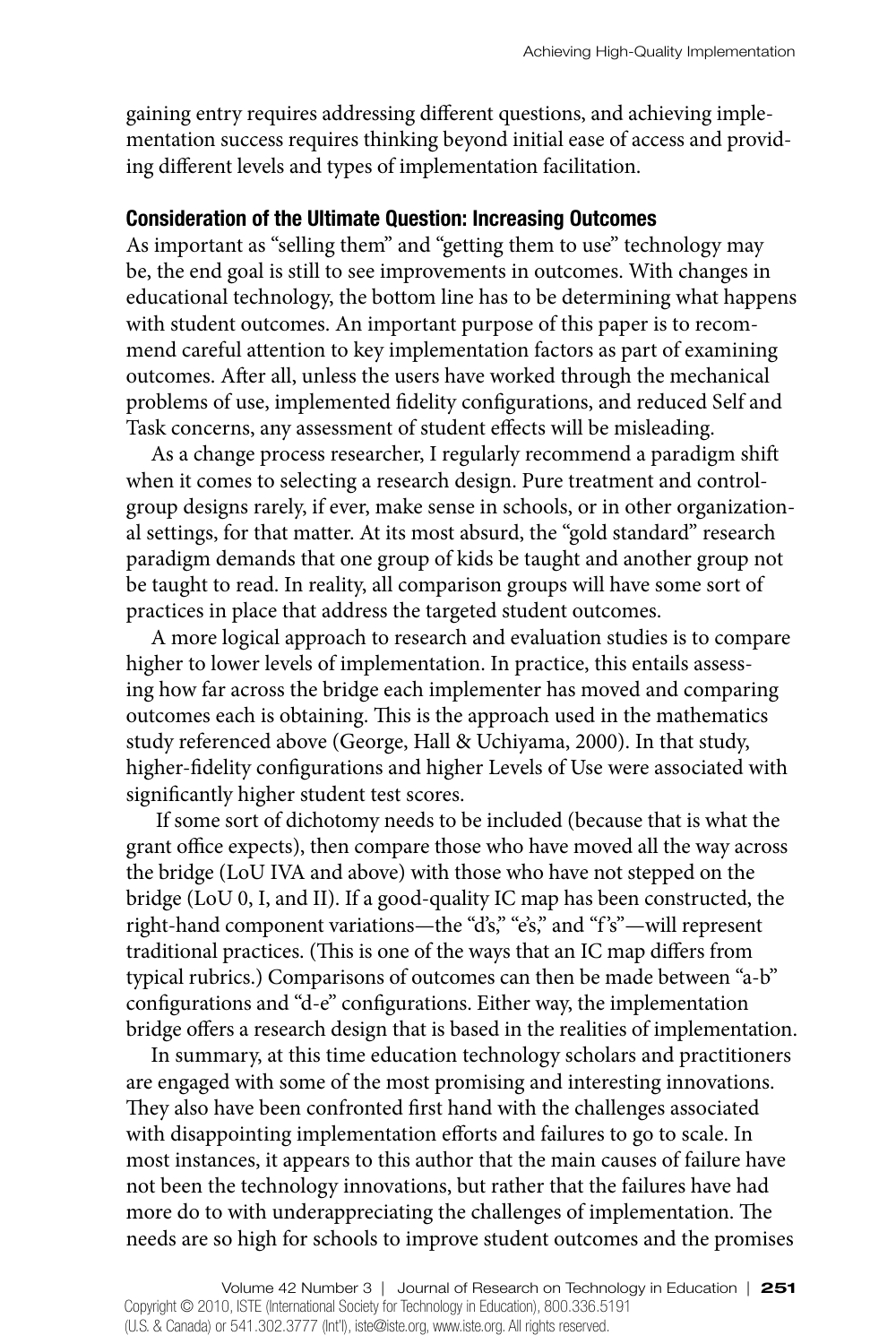so powerful with integrated uses of technology that the challenges of implementation must be overcome. Besides, it will be very disappointing if today's efforts to have widespread integrated uses of technology fail and become just another chapter in Larry Cuban's next book.

#### Author Note

*Gene E. Hall is a professor of educational leadership at the University of Nevada—Las Vegas (UNLV). His research addresses understanding, facilitating and evaluating the implementation of innovations in organization settings, including schools, districts, businesses, and large-scale systems. Throughout his career, he also has been engaged with development and evaluation of innovations in, and national accreditation of, teacher education. Correspondence regarding this article should be addressed to Gene Hall, 4505 Maryland Parkway, Box 453002, Las Vegas, NV 89154-3302. E-mail: gene.hall@unlv.edu*

### References

- Alquist A., & Hendrickson, M. (1999). Mapping the configuration of mathematics teaching. *Journal of Classroom Interaction, 34*(1), 9–17.
- Cuban, L. (1986). *Teachers and machines: The classroom use of technology since 1920.* New York: Teachers College Press.
- Donovan, L. (2007). *One-to-one classrooms: What's happening in there?* Paper presented at 2007 Annual Meeting of American Educational Research Association, Chicago, IL.
- Donovan, L., & Green, T. (2009). *One-to-one computing in teacher education: How it changed us.* Paper presented at 2009 Annual Meeting of American Education Research Association, San Diego, CA.

Donovan, L., Hartley, K., & Strudler, N. (2007). Teacher concerns during initial implementation of a one-to-one laptop initiative at the middle school level. *Journal of Research on Technology in Education, 39*(3), 269–283.

Doobs, R. L. (2004). The impact of training on faculty and administrators in an interative television environment. *Quarterly Review of Distance Education, 5*(3), 183–195.

Fuller, F. F. (1969). Concerns of teachers: A developmental conceptualization. *American Educational Research Journal, 6*(2), 207–226.

George, A. A., Hall, G. E., & Stiegelbauer, S. M. (2006). *Measuring implementation in schools: The stages of concern questionnaire.* Austin, TX: Southwest Educational Development Laboratory.

George, A. A., Hall, G. E., & Uchiyama, K. (2000). Extent of implementation of a standardsbased approach to teaching mathematics and student outcomes. *Journal of Classroom Interaction, 35*(1), 8–25.

Hall, G. E. (1999). Using constructs and techniques from research to facilitate and assess implementation of an innovative mathematics curriculum. *Journal of Classroom Interaction, 34*(1), 1–8.

Hall, G. E., Dirksen, D. J., & George, A. A. (2006). *Measuring implementation in schools: Levels of Use.* Austin, TX: Southwest Educational Development Laboratory.

Hall, G. E., George, A. A., & Uchiyama, K. (2000). Extent of implementation of a standardsbased approach to teaching mathematics and student outcomes. *Journal of Classroom Interaction, 35*(1), 8–25.

Hall, G. E., & Hord, S. M. (in press). *Implementing change: Patterns, principles and potholes* (3rd ed.). Boston, MA: Pearson.

Hall, G. E., & Loucks, S. F. (1977). A developmental model for determining whether the treatment is actually implemented. *American Education Research Journal, 14*(3), 263–276.

Hall, G. E., Rutherford, W. L., Hord, S. M., & Huling, L. L. (1984). Effects of three principal styles on school improvement. *Educational Leadership, 41*(5), 22–29.

(U.S. & Canada) or 541.302.3777 (Int'l), iste@iste.org, www.iste.org. All rights reserved.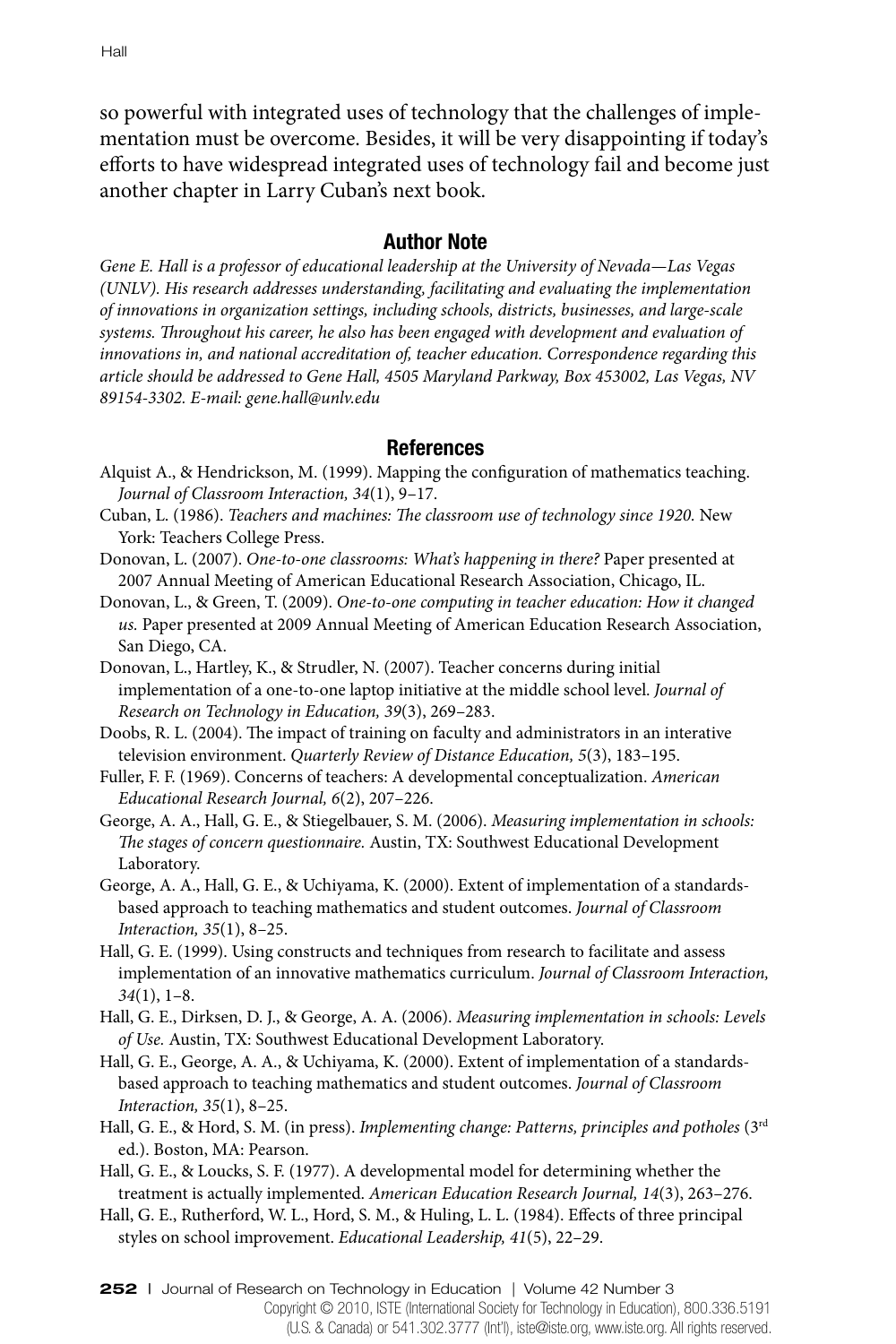- Hall, G. E., Wallace, R. C., & Dossett, W. A. (1973). *A developmental conceptualization of the adoption process within educational institutions* (Report No. 3006). Austin, TX: The University of Texas at Austin, Research and Development Center for Teacher Education. (ERIC Document reproduction Service No. Ed 095 126).
- Hord, S. M., Stiegelbauer, S. M., Hall, G. E., & George, A. A. (2006). *Measuring implementation in schools: Innovation configurations.* Austin, TX: Southwest Educational Development Laboratory.
- Johnson, M. H. (2000). A district-wide agenda to improve teaching and learning in mathematics. *Journal of Classroom Interaction, 35*(1), 1–7.
- Newlove, B. W., & Hall, G. E. (1976). *A manual for assessing open-ended statements of concern about the innovation* (Report No. 3029). Austin, TX: The University of Texas at Austin, Research and Development Center for Teacher Education. (ERIC Document Reproduction Service No. ED 144 207).
- Rogers, E. M. (2003). *Diffusion of innovations* (5<sup>th</sup> ed.). New York: The Free Press.
- Ryan, B., & Gross, N. (1943). The diffusion of hybrid seed corn in two Iowa communities. *Rural Sociology, 8*(15), 51–73.
- Schiller, J. (1991). Implementing computer education: The role of the primary principal. *Australian Journal of Educational Technology, 7*(1), 48–69.
- Shieh, W. H. (1996). *Environmental factors, principal's change facilitator style, and implementation of the cooperative learning project in selected schools in Taiwan.* Unpublished doctoral dissertation, University of Northern Colorado.
- Straub, E. T. (2009). Understanding technology adoption: Theory and future directions for informal learning. *Review of Educational Research, 79*(2), 625–649.
- Thornton, E., & West, C. E. (1999). Extent of teacher use of a mathematics curriculum innovation in one district: Years 1 and 2 Levels of Use (LoU). *Journal of Classroom Interaction, 34*(1), 9–17.
- Vandenberghe, R. (1988). *Development of a questionnaire for assessing principal change facilitator style.* Paper presented at the annual meeting of the American Educational Research Association, New Orleans. (ERIC Document Reproduction Service No. ED 297 463).